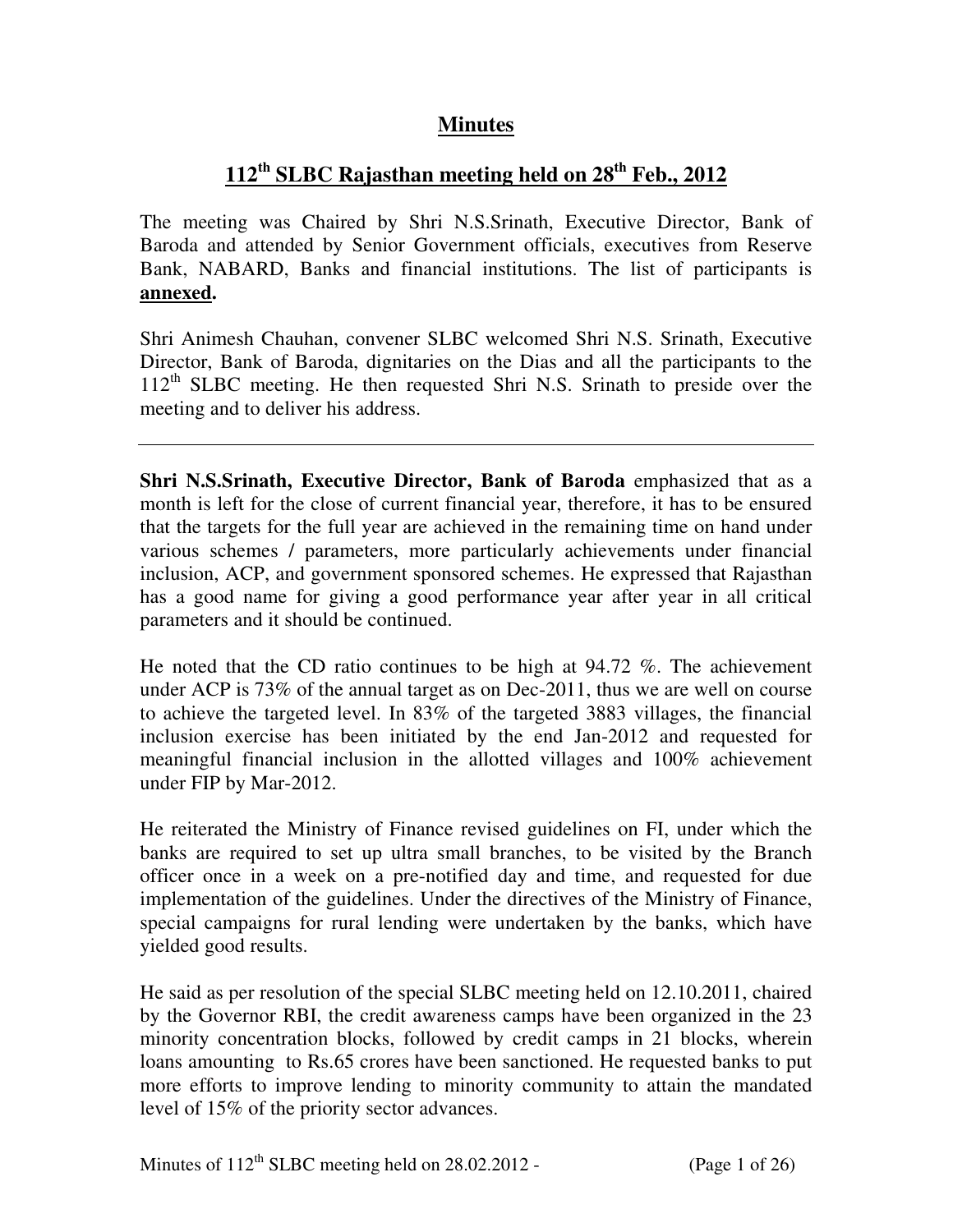He informed the house that the Weavers Credit Card scheme has been launched in the State in the camp organised on 18.01.2012, and more of such camps are being organised in the identified weaver clusters in coordination with the Banks, Industries Deptt and district administration. He requested banks to ensure achievement of targets under various govt. sponsored schemes.

#### **Thereafter the agenda items were taken up for discussion:**

#### **AGENDA No. – 1:**

#### **AGENDA No. – 1.1:**

**Confirmation of Minutes of 111th SLBC Meeting held on 27.12.2011:**  Convener SLBC informed that the minutes of the  $111<sup>th</sup>$  SLBC meeting were circulated to the members vide letter dated 16.01.2012. The following amendments have been received:

#### 1. **Under Government Sponsored Schemes – Agenda item No. 5:**

**Secretary, Rural Development** requested to explore the possibilities to find out an ICT based solution for collection of MIS for the Govt. Sponsored schemes. This can improve the transparency and accessibility of the MIS, for review of individual schemes. It was suggested by the Convener that the issue can be discussed in the core group meeting for consideration by all concerned to arrive at a decision in this regard.

#### 2. **Under Misc. issues – Agenda item No. 11:**

**Secretary, Rural Development** drew the attention of the house towards an instance which has come into notice regarding fraudulent transfer of an amount over Rs.1.00 crore from the NREGA account in SBBJ's branch in Nagaur district in which signature of collector was forged to transfer the money to some fictitious account. The Managing Director SBBJ responding on the issue said that the matter is being looked into. In case it is found that the Bank is at fault, the Bank will indemnify the State government for the amount so withdrawn.

The minutes, with above amendments, were confirmed by the house.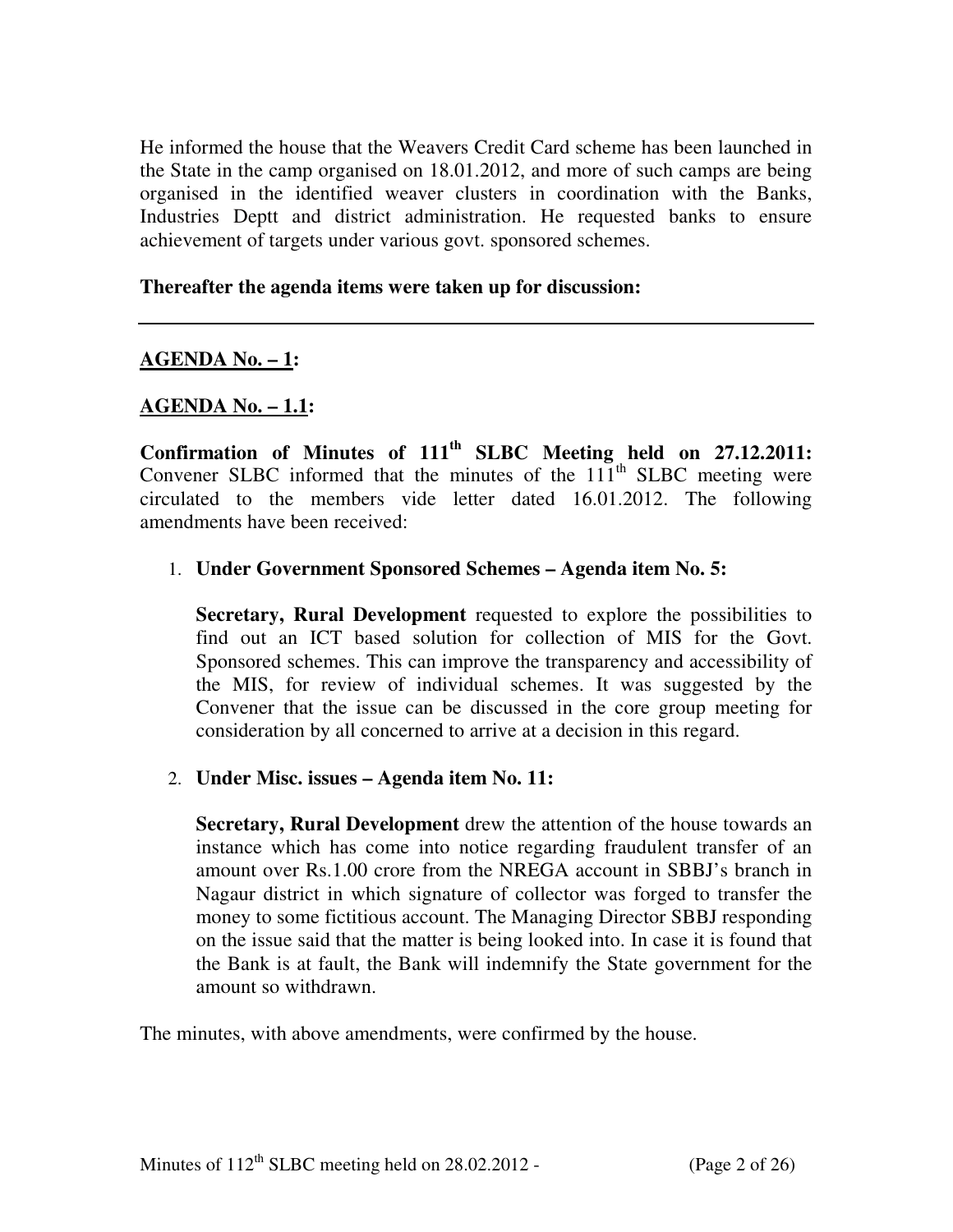#### **AGENDA No. – 1.2:**

#### **Action Taken Report:**

- **1. Allotment of land to RSETIs:** house was informed that Land has been allotted for 23 RSETIs and allotment of land is pending for 11 RSETIs**.**  Additional Chief Secretary (RD&PR) has again written to District Collectors for allotment of land at the earliest. Issue is Placed for discussion under agenda No. 6.1.
- **2. Credit camps for districts with low CD ratio:** special DCC meetings have been convened and various credit camps have been organized in these districts as decided in earlier DCC meetings. But it is reported that credit absorption capacity of these districts is less due to poor infrastructure, water scarcity etc. which require attention of the state government. Issue is placed for discussion under agenda no. 2
- **3. Progress in respect to opening of bricks & mortar branches in FI villages having population 5000 & above by Sep-2012**- Branch expansion plan has been prepared by all banks and submitted to MoF. Monthly progress is being submitted to MoF, GoI before  $10<sup>th</sup>$  of every month, as directed. Issue is placed for discussion under agenda no. 3
- **4. Weaver Credit Card organizing district level campaigns in coordination with banks-** scheme has been launched in the state in a camp organized on 18.01.2012 and further camps are scheduled in the month of Feb 2012. Issue is Placed for discussion under agenda no. 5.1.4
- **5. Amendment to Rajasthan PDR Act:** Principal Secretary (Plan) has taken up the issue with Revenue Department for re-examination of the issue of amendment in the act. We hope for a positive outcome during ensuing budget session. Issue is placed for further discussion under agenda no 10.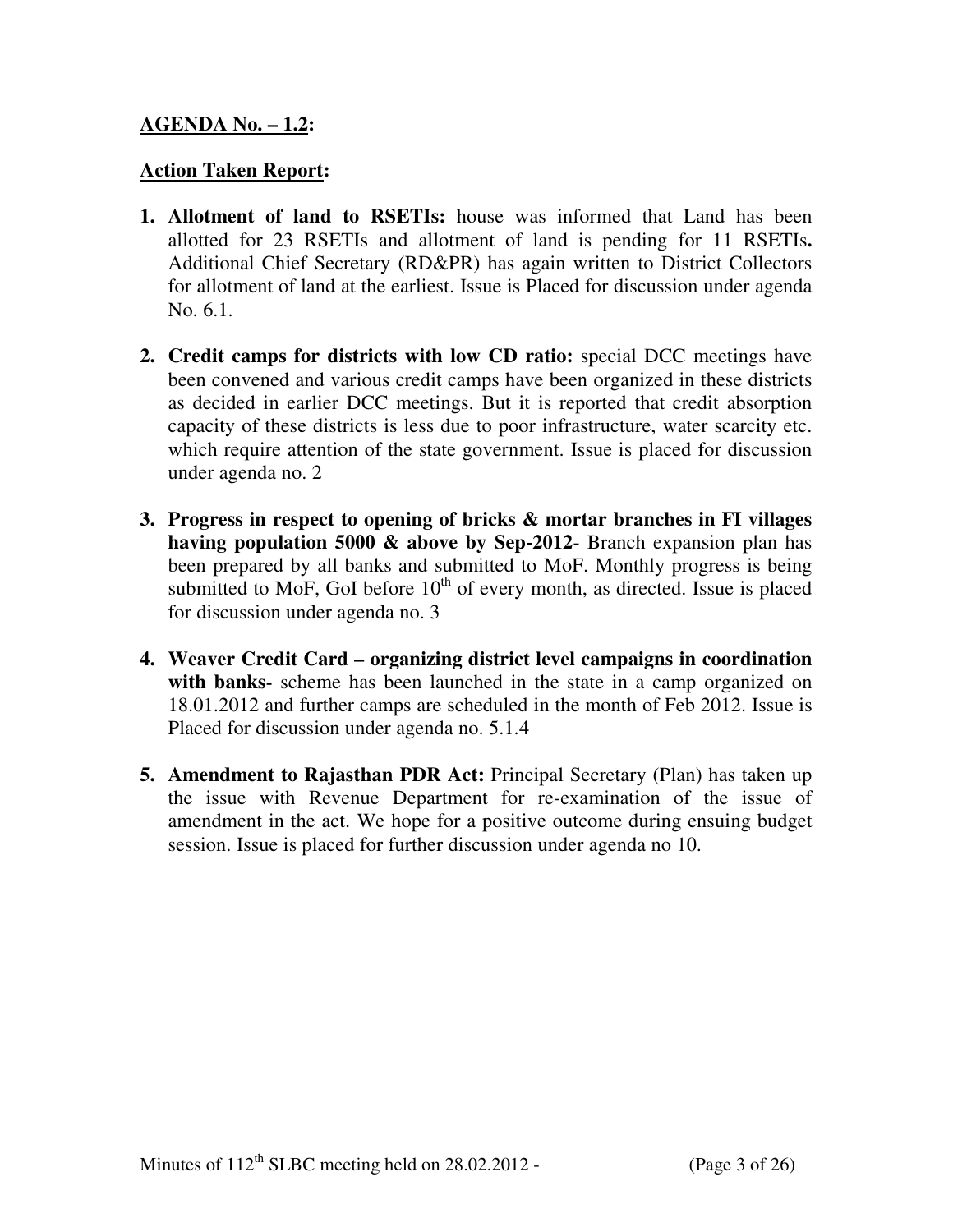#### **Action Taken Report of special SLBC meeting held on 12.10.2011 under the chairmanship of Hon'ble Governor, RBI:**

#### **Action points for Commercial Banks:**

**Financial Inclusion:** FI exercise has been initiated in 3215 villages as on Jan 2012. In villages having population 5000 and above, 72 branches in under banked districts and 13 in optimally banked districts are proposed to be opened by Sep 2012.

**District with low CD ratio** Action already initiated for improvement of CD ratio in these 3 districts. Special DCCs have already been held and Credit camps are being organized for improving CD ratio in these districts.

**Lending to minority communities** Banks have organized credit awareness camps in 23 minority concentration blocks, followed by credit camps in 21 blocks where loan amounting Rs 66 crores to 3549 applicants have been sanctioned. As most of the camps have been organized in Jan-2012, the impact would be visible in Mar-2012 results.

**Education Loans:** Facility of online submission of education loan applications is already available with majority of banks. Some banks where the facility is not available have informed that the same is under consideration at their corporate office level.

**EBT and disbursal of NRGEA benefits:** Except cooperative banks, all banks in the state are already working on CBS platform and pilot project for disbursal of NRGEA benefits has already been launched in 4 blocks. With the successful implementation of this pilot project we expect to initiate the EBT and disbursal of NREGA benefits in a big way all over the state.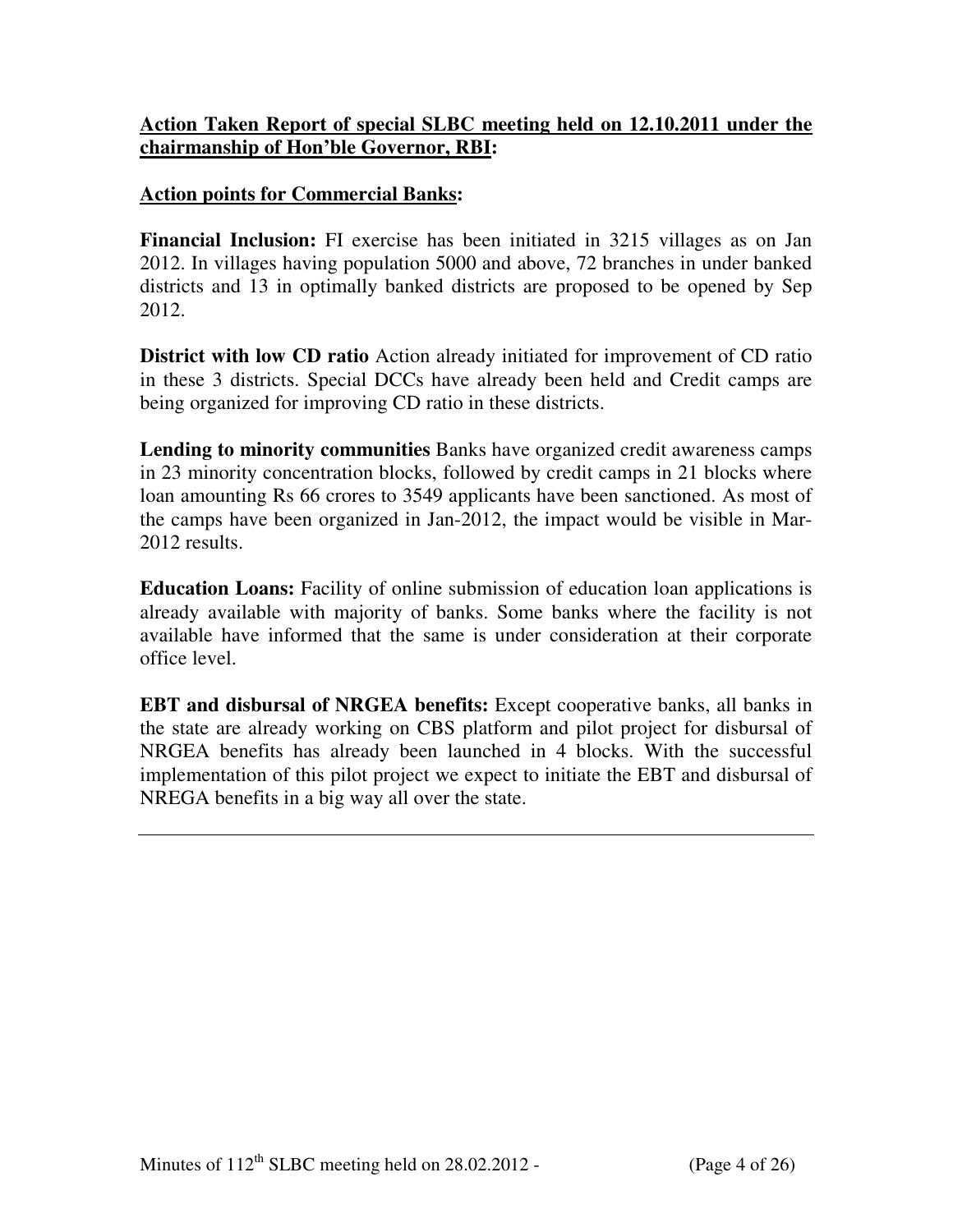## **Action points for State Government:**

**Extension of Finance to Power Distribution Companies by Banks:** Consortium arrangements have been finalized for all the power distribution companies in the State. The proposals for credit approval for their share by the member banks are under process.

**Effectiveness of RSETIs:** State Govt. requested for visit of District collectors to RSETIs for assessing performance and to bring about improvement in their functioning.

**Re-Capitalization of RRBs-Release of Share of State Government:** State government has assured to put up a proposal in this regard in the coming budget session.

**Financial Literacy- Inclusion in School Curriculum:** State Government was requested for necessary action in the matter.

**Public Demand Recovery Act, 1952\_Amendment:** Plan Deptt., GoR has taken up the matter with revenue department in this regard.

## **AGENDA No. - 2:**

**Branch network:** During current FY, up to Dec 2011, -190- new bank branches have been opened in the state, of which 139 branches (73%) have been opened in rural/ semi urban centers.

**Deposits and advances:** As on Dec-2011 total deposits in the state are Rs. 154747 crs and advances Rs. 137388 crs with YoY growth of 17.08% and 18.41% respectively.

**Priority sector advances:** The YoY growth under priority sector advances is 18%, agriculture 27%, SME and OPS 7%, weaker section 26%, advances to SC/ST 43% and advances to minority community 18%.

**CD Ratio:** As on Dec-2011, CD ratio is 94.72%. The CD ratio for commercial banks is 93.12%, for RRBs 86.47% and cooperative banks 136.62%. The CD ratio is below 50% in 3 districts i.e. Dungarpur, Rajasmand and Sirohi. As decided in the last SLBC meeting, special DCC meetings were convened in these districts and special credit camps are being organized for increasing credit deployment in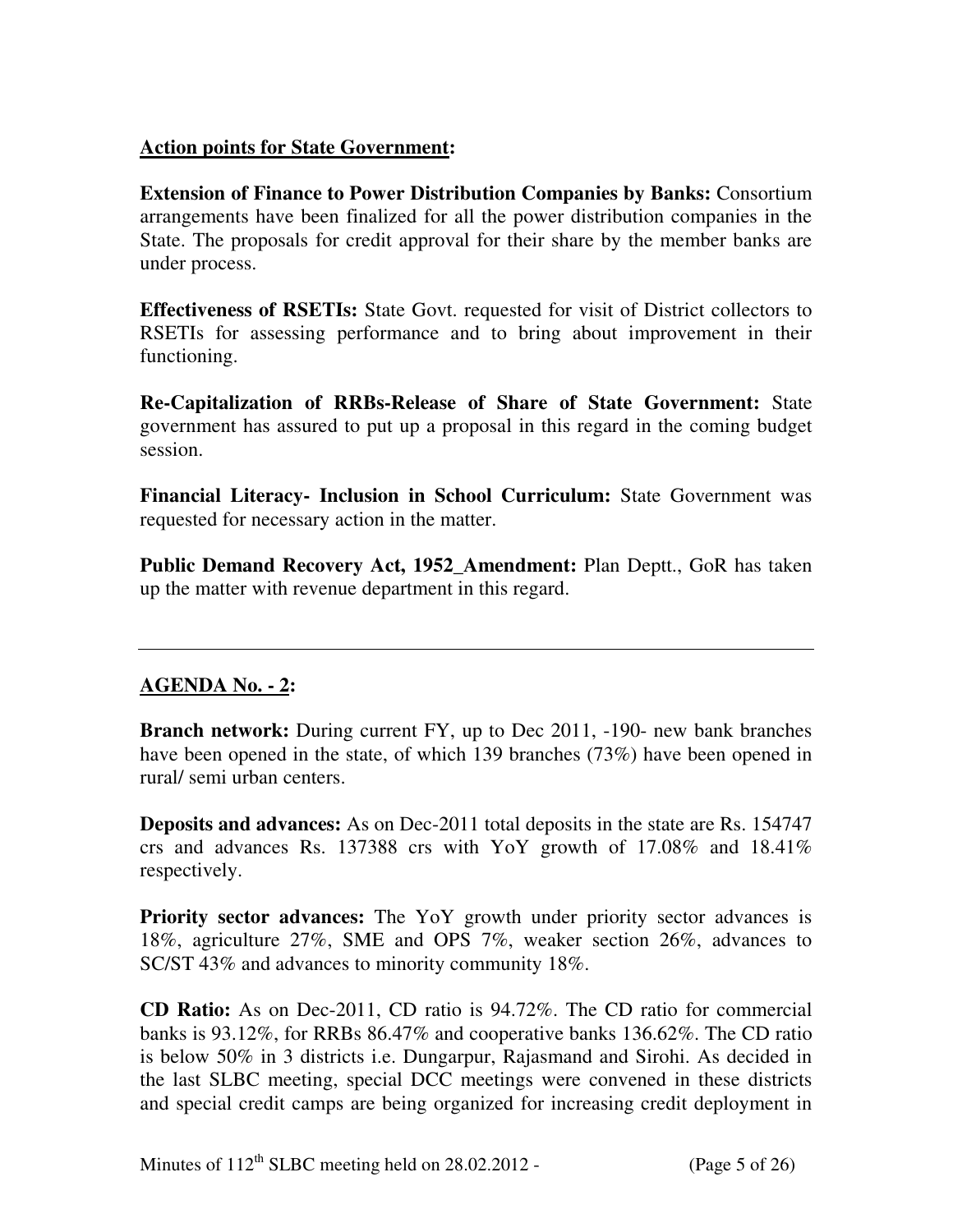these districts. Constraints like poor infrastructure, hilly terrain and water shortage are impacting credit absorption capacity in these districts, thereby making it difficult to improve CD ratio

**Achievement under ACP**: As on Dec 2011, achievement under ACP is 73%. The sub sector achievements are - agriculture 74%, MSE 77%, OPS 64% and short term Agriculture 80%. With the active participation of state government and banks the ACP targets are expected to be achieved. It was observed that the major credit dispensation for agriculture is for short term agriculture, there is a need for credit to agriculture under long term also. The performance of RRBs in MSE and OPS is low in comparison to commercial banks. RRBs were requested to achieve 100% of their targets for FY 2011-12.

**Chairman** observed that the performance under OPS needs to be improved. The achievement under MSE though is good at 77%, but is low as compared to the corresponding period achievement in FY 2010-11 of 106%. He requested for more efforts to maintain the performance of last year.

It was noted that 27% achievement of RRBs under MSE upto Dec 2011 is very low and needs drastic improvement. He requested the RRBs to explore possibility of financing to micro and small enterprises in rural area, where they are predominantly present. Moreover due to low performance of RRBs under MSE, overall performance of banks has also reduced, and requested RRBs to achieve their targets in remaining time of the year.

**Convener SLBC:** informed that in 12 districts ACP achievement is above 75% and in 19 districts ACP achievement is between 50%-75%. Though the major area of concern is that in 2 districts in the state achievement is below 50% viz; Dholpur & Sirohi.

**CGM NABARD:** informed that annual credit plan for FY 2012-13 is under finalization. Recently state credit seminar was held where the focus paper was released, and credit target of Rs.50476 crore for 2012-13, against Rs.39359 crs last year, is being projected. He requested for matching of potential plan with credit plan at district level. He noted low credit under term loan, and said unless there is creation of capital assets there will be no demand.

**CGM NABARD:** noted that in -2- districts of Dungarpur and Rajasmand have responded well and shown some improvement. But in Sirohi there is no significant improvement, and added that in Sirohi all banks have finalized their credit plans themselves as per their potential.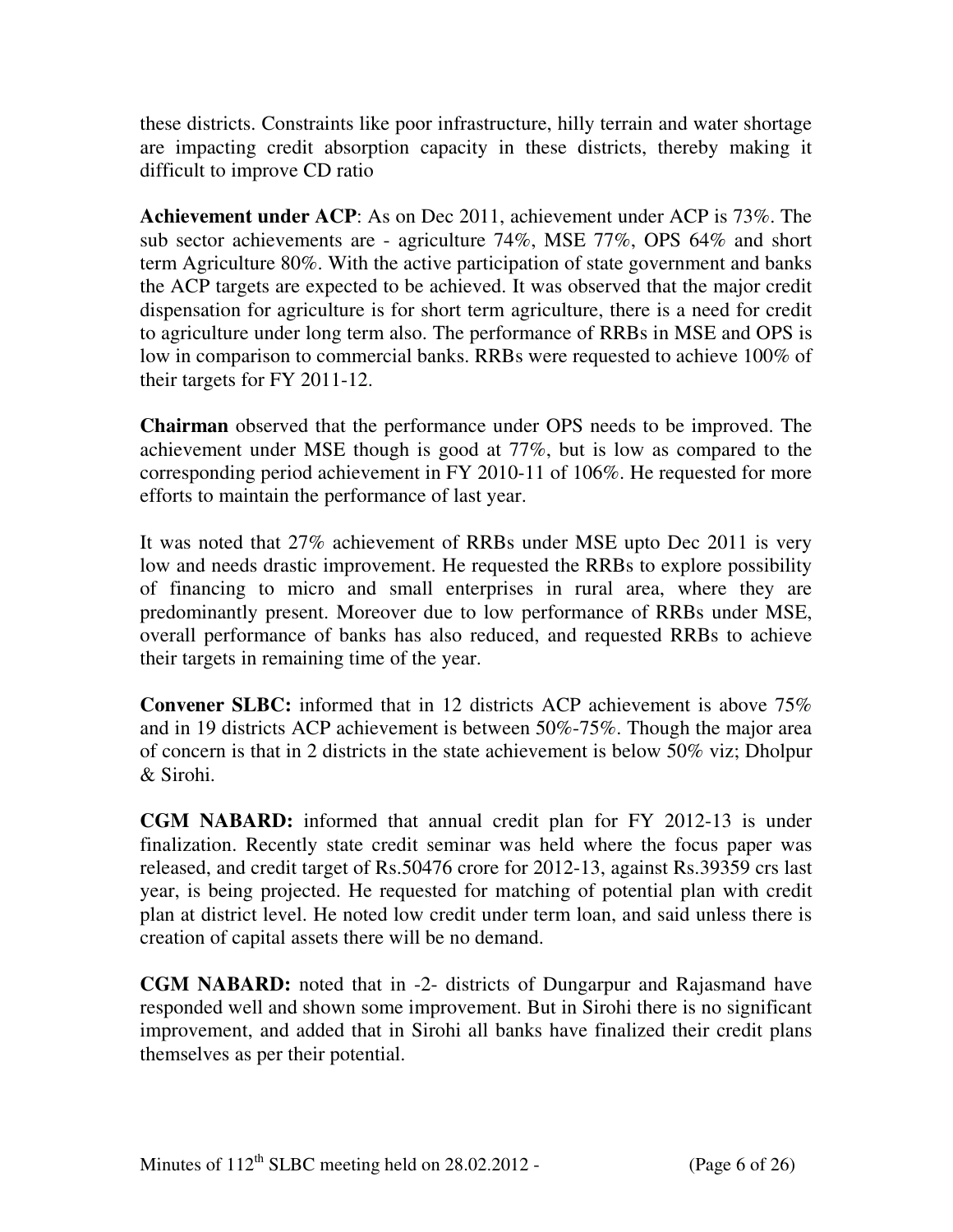**MD SBBJ:** shared that Sirohi is one district where potential is less as compared to other districts. Therefore, while drawing the credit plan for this year this should also be kept in mind because all targets cannot be achieved in the short term as it will take some time. Every time very ambitious plans are being made but this is not reflected in the results.

**Chairman:** requested SBBJ to ensure that at least targets are being achieved. I agree that achieving CD ratio for Sirohi district at par with the state is difficult but in coordination with NABARD it should be ensured that at least decided targets are achieved.

## **AGENDA No. - 3:**

## **Financial inclusion:**

The issue of setting up of bricks and mortar branches by banks in allotted FI villages having population 5000 & above (census 2001) by Sep 2012 as per guidelines issued to the Banks by MoF was discussed. It was informed that as per plan submitted by the banks, -80- branches in under banked districts and 21 branches in optimally banked districts were proposed. The number of branches has since been revised to 72 branches in under banked districts and 13 in optimally banked districts, and has been conveyed to the Ministry of Finance.

House was informed that guidelines have been received from DFS, MoF, GoI, for capture of existing information on the outreach of Banks/Insurance companies at village level on GIS web portal, to enable identification of existing gaps for these facilities and set targets for Banks/Insurance companies for expansion. Such data is to be logged in by the LDMs on GIS portal for their district. The detailed modalities are being sought from MoF/NIC.

#### **Strategies and Guidelines of Financial Inclusion - Progress in compliance of MoF's Directive:**

House was informed that as per guidelines received from MoF, the service area plan needs to be redefined in terms of Gram Panchayat. The matter has been taken up with respective LDMs and data has been received for 20 districts so far, wherein 124 gram Panchayat are found to be split between more than one banks. The compilation is under process for the remaining districts.

To facilitate preparation of comprehensive financial services plan for the state, a meeting was convened on 24.02.2012 with NABARD and all public sector life and non life insurance companies. The insurance companies were requested to inform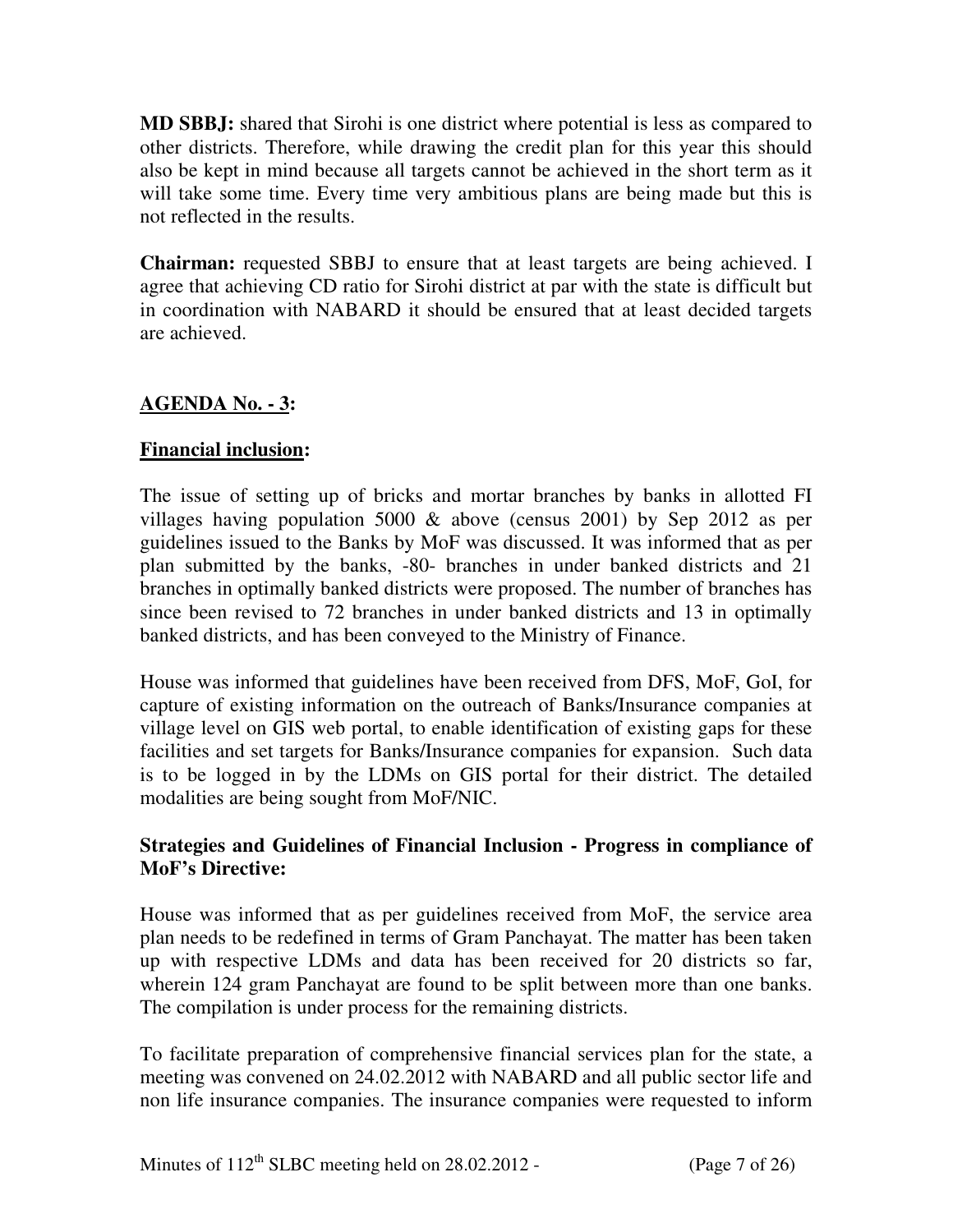SLBC the details of district-wise nodal offices/officers, who shall be preparing the insurance plan for each district of the state, in consultation with the LDM / DDM.

**Uploading of service area plan on districts website:** the service area plan has been uploaded on district website, state website and as well as on SLBC website.

**EBT and disbursal of NAREGA benefits:** house was informed that pilot project is being undertaken in 4 blocks in the state and on successful implementation, the same will be escalated.

**Preparation of road map for EBT:** It was informed that SLBC vide letter 11.11.2011 & 13.02.2012 has requested ACS (finance) and Principal Secretary of the concerned departments for providing necessary support & feedback for preparation of roadmap for implementation of EBT in the state for the 32 schemes in the state run by the government. It is proposed to hold meeting with the departments of the State Govt. to finalize individual scheme wise plan.

**Banks need to become PoP for the "Swavalamban" scheme:** house was informed that majority of banks in the state have been registered with PFRDA and they have also rolled put their plans. Banks have sought certain clarifications from PFRDA in respect of extension of the scheme beyond 2013-14.

**One person in the ZO of banks be made responsible for driving the epayments:** Banks have confirmed that they have appointed one person in zonal office to drive e payment in the zone.

**RRBs to join the NEFT network of their sponsor bank:** House was informed that JTGB) and RGB have operationalised NEFT. MGB Gramin Bank is under process of operationalisation, permission from RBI has been received. BRGB is opertionalising NEFT through sponsor Bank

**Setting up Ultra Small Branch (USB):** It was informed that the strategy and guidelines on FI have been issued by DFS, MoF, vide letter dated 09.02.2012 for setting up of Ultra Small Branches in all villages under Financial Inclusion, which stands shared with the Banks. Banks were requested to submit the progress in this regard to SLBC.

The guidelines interalia suggest that to keep the cost of setting up of USB low the local bodies may be requested to provide such place free of cost till such time the business grows to a viable level, justifying setting up of a regular branch. Banks were requested to initiate necessary action in this regard.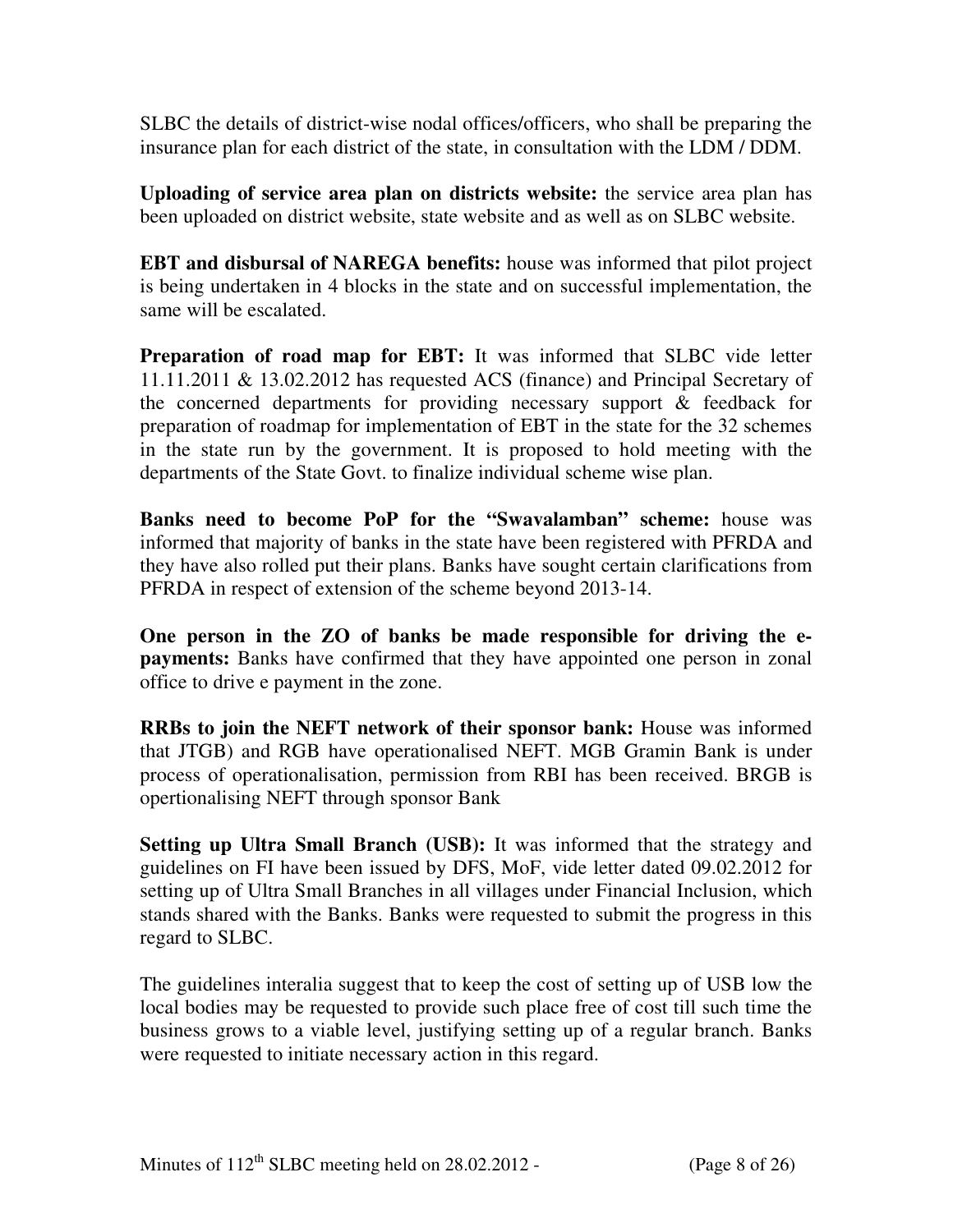**Progress FIP - As on Jan-2012:** House was informed that FI exercise has been initiated in 3215 villages as on Jan 2012, with 914258 customers enrolled, of which 365344 smart cards have been issued. Banks have appointed 2351 BCs and 141013 transactions have taken place. Simultaneously 2368 smaller villages having population below 2000 have also been covered alongside. The review of individual bank's performance in implementation of FIP was undertaken, the summary of which is as under:

**PNB**: Bank's representative informed that 346 villages have been covered out of total 395 villages allotted. The issues earlier faced in respect of service provider and appointments of BCs have now been sorted out and the bank will be covering all villages by  $16<sup>th</sup>$  of March 2012. Appraising the latest progress it was informed that 346 BCs have been appointed and 151000 enrolments done, of which 29700 smart cards have been issued. The transactions have been commenced.

**UCO**: Bank's representative informed that 185 villages have been covered, and remaining 10 villages will be covered in next 10 days i.e. by  $10^{th}$  march 2012. As of now 153 BCs have been appointed.

**CBI:** informed that 46 villages have been covered as of Feb 2012, and by  $15<sup>th</sup>$ March all 88 villages will be covered. It was informed that 88 BCs have been appointed.

**BOB**: All 374 allotted have been covered. -176- BC agents have been appointment, further 100 more BCs will be appointed by 15<sup>th</sup> March, 2012.

**OBC**: 62 out of 63 allotted villages have been covered as of Feb 2012. As of now 1 BC is serving two villages but it is proposed to have one BC for each village.

**ICICI**: Representative of the bank informed that 187 villages have been covered and only 4 villages are left which will be covered in next 10 days.

**UBI**: informed having covered 25 villages against 29 allotted villages. 4 villages are still remaining because we were facing some problem in covering remaining 4 villages. But with in next 15 days remaining villages will be covered.

**Dena Bank**: The Bank's representative was not present in the meeting. **Chairman** expressed his dissatisfaction over the absence and requested that all member Banks must ensure presence in the SLBC meeting.

**RGB**: informed having covered 330 villages and assured that within next 4 days the remaining allotted villages will be covered.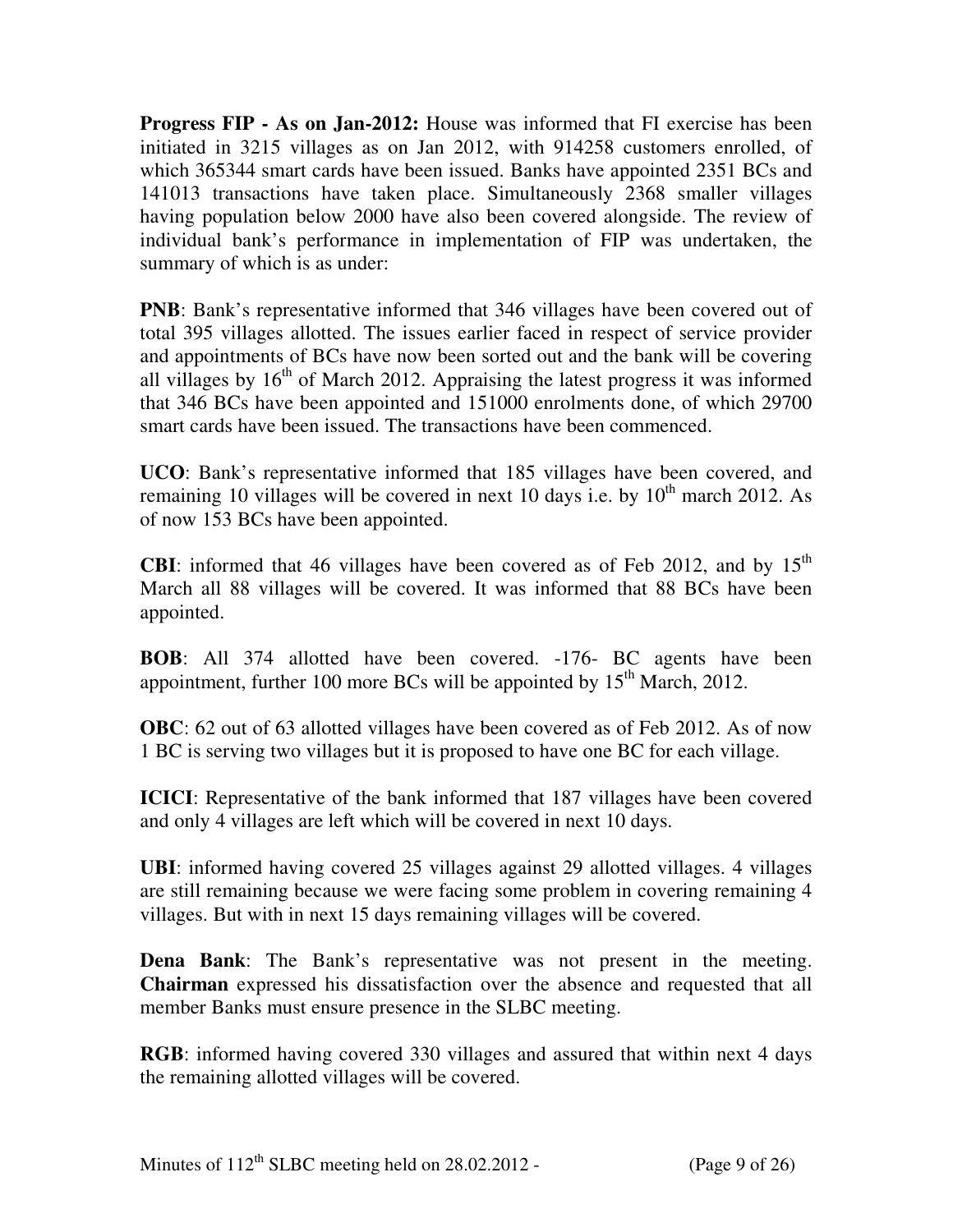**JTGB**: informed that against 342 allotted villages, 274 villages have been covered, and assured that by  $15<sup>th</sup>$  March all 342 villages will be covered. Currently 2 Technology Service Providers are working for the Bank i.e. Integra and Bartronics. However, support is not forthcoming from Bartronics. So far 55 BCs have been appointed and BC appointment is now going on a full scale through identification by Branch Managers and 50-60 BCs will be appointed in the next few days.

**BRGB**: informed that 174 villages have been covered and 72 BCs appointed. Due to adequate support not forthcoming from the service provider M/s Bartronics, some constraints are being faced. However, we have taken up the matter with our service provider to complete coverage by 31<sup>st</sup> of March 2012. **General Manager (FI) BOB**: informed that as sponsor bank for BRGB we are continuously following up with the service provider to complete the coverage by March 2012. But there are some issues and resource crunch due to which progress has not been satisfactory so far. We are also giving some handholding to the bank to achieve the target in time.

**Chairman**: advised the GM (FI) to take up the issue on top priority and explore to employ some alternate methods and additional resource mobilization to ensure village coverage before 31<sup>st</sup> march 2012.

**MGB**: informed that 315 villages have been covered. Of the remaining 5 villages, branches have been opened in -2- villages and -2- more branches are proposed in 1<sup>st</sup> week of March 2012, the remaining -1- village will be covered during the month.

**HKGB**: out of 62 allotted villages, 61 villages have been covered and BCs have been appointed in all villages.

**MAGB**: informed that out of 38 allotted villages. 30 villages have been covered and assured that remaining villages will be covered by  $15<sup>th</sup>$  March 2012.

**Chairman:** complimented all those banks who have achieved 100% coverage. He further emphasized that it is the responsibility of sponsoring banks to ensure that their RRBs also achieve their targets. He said that the picture appears good in terms of no of villages covered but if we assess further in terms of no smart cards, BCs appointed, actual position is not that good. He informed that the officials from the MoF will be visiting villages to assess the ground level roll out and its impact. He requested that executives and top management of banks should visit the FI villages to see that the banking services are delivered in the villages. He said that it is a continuous process and it has to be ensured that the ultimate objective is achieved by way of providing insurance/overdraft and remittance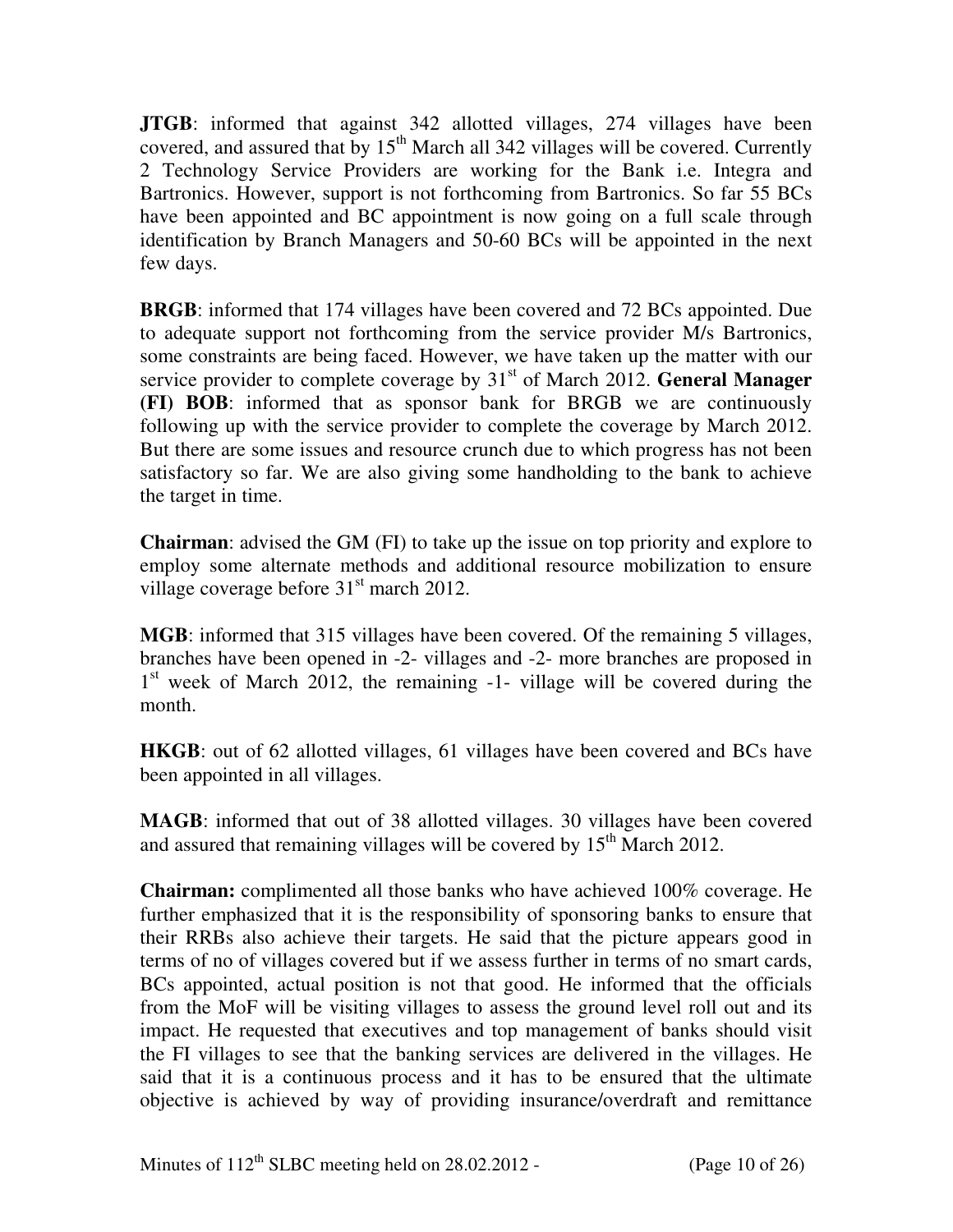products also in villages. He requested banks to ensure that by the time we meet again to assess final performance for 2011-12 we should have a satisfaction that we have achieved our goal in tune with the level of performance which Rajasthan has been giving

**Convener SLBC**: observed that in terms of coverage the position is satisfactory. However, in terms of enrolments per villages, cards per village, transaction per cards etc. the position needs improvement. He said a much better position is expected, as all the banks have assured that these figures will improve substantially during the month.

He shared that during the Sub committee meeting on FI held on 31.01.2012, one of the major issue emerged is that the banks need to ensure that BC model is economically viable and sustainable. For this some banks have introduced incentive schemes for BCs for canvassing business in their villages. Remaining banks are also requested to devise such schemes so that BC model is economically viable and appointed BCs stay with the banks. He requested the State government to provide necessary support for preparation of Road map for EBT in the state. The public sector life and non life insurance companies have promised to comeback within first fortnight of March 2012 for preparation of road map for district wise insurance plan.

**Chairman**: requested that the sub committee monitoring the progress of FI to list the details of service providers not working up to the mark so that it is pointed out and a decision can be taken at national level for the same.

## **Unique Identification Authority of India (UIDAI):**

26 Banks have been registered as UIDAI registrars for enrolling residents for "Aadhaar" number. UIDAI has a target of 20 crore enrolments till 31.03.2012. The UID enrollments in the State have been done through the State and non-State Registrars. Further, directives are awaited as presently the enrollments have been stopped.

## **AGENDA No. – 4:**

**Agriculture Credit Flow:** Against the target of 8 lac KCCs for FY 2011-12, 11.07 lac KCCs have been issued as on Jan 2012. The special agriculture credit campaign is going on and this figure will further go up. The no of active/valid KCCs is 52.69 lacs. The position is satisfactory considering total rural households and agriculture land in the state.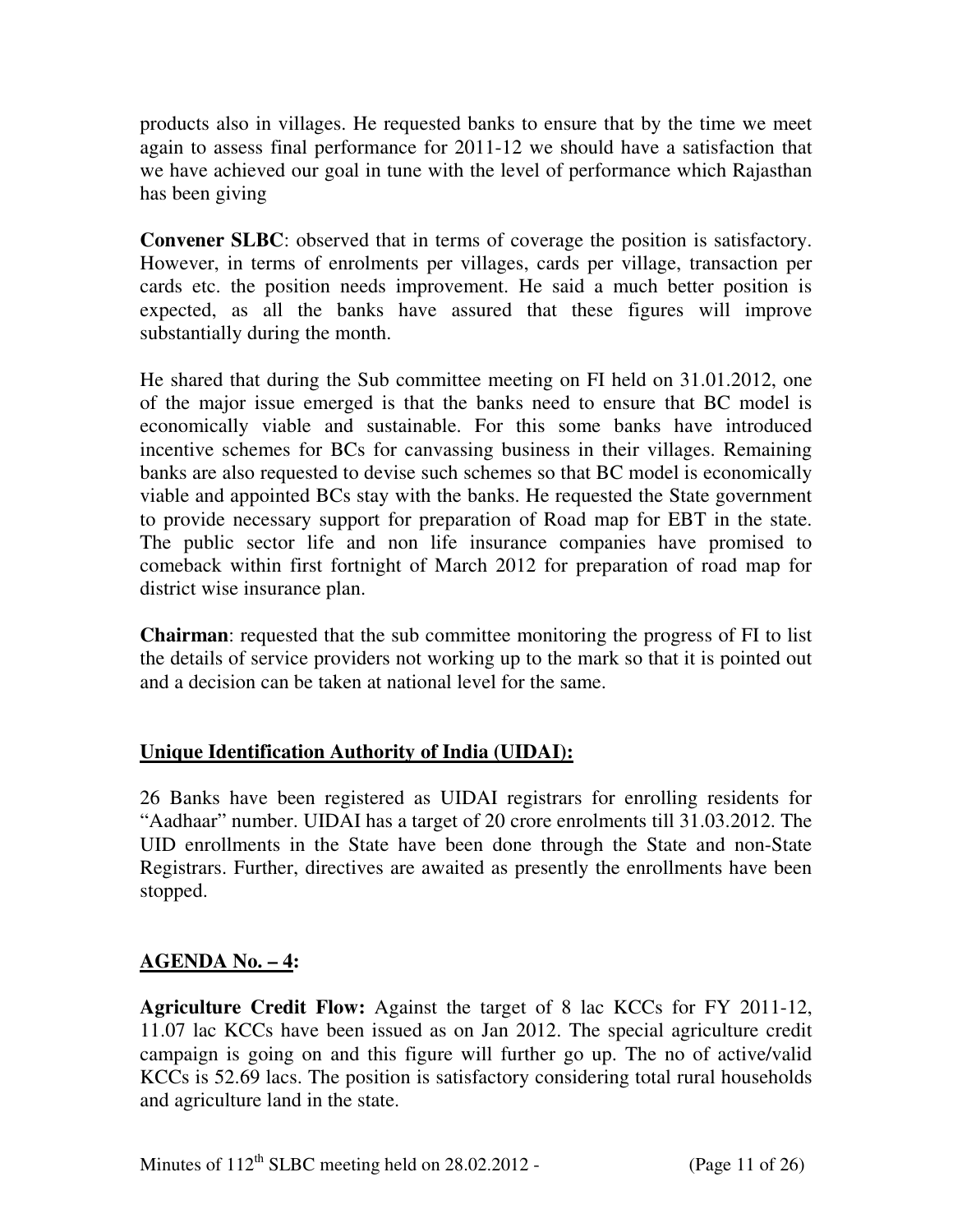As per MoF directive for bank credit linkage to each house hold of rural area, special campaigns are being organized by all banks in their service area starting from 01.10.2011. Further, banks are requested to give focus on the investment credit under agriculture sector to create capital assets. KCC alone can't be the driver for entire agriculture credit growth in the state. Further once the campaign to provide agriculture credit limit to all eligible non defaulter farmers is completed, then the focus has to be given to investment credit.

**NABARD Warehousing Scheme 2011-12:** House was informed that for establishing the warehouse infrastructure NABARD is providing refinance from the fund allocated to them by GOI. Details of the scheme are placed in the agenda notes.

**CGM NABARD**: Informed the house that for warehouse development NABARD extends refinance to banks at 8% and banks can charge their rate to customers as decided by their corporate office. For prompt repayment NABARD will provide further rebate of 1.50% to the customer. The scheme is available for a limited time.

**Principal Secretary (agriculture):** informed the house that GoI has announced a higher agriculture credit flow target of Rs 4.75 lac crores for FY 2011-12 for the nation and Rs 29723 cr for Rajasthan which is 6.25 % of national target. He drew the attention of the house towards performance in agriculture because if we compare the performance on Dec 2011 to the performance on Dec 2010 then it appears that performance is comparatively on a lower side.

He requested that apart from crop loan, term loan is equally important where performance of banks is comparatively poor. Activities like rural Godown, farm mechanization, minor irrigation allied activities etc which forms the forward linkages also need to be given importance. Rajasthan has 1.16 % of total ground water of national available ground water, out of which 83% is utilized for agriculture purpose, 11% for drinking purpose and rest 6% for other activities. So we have to put a stop on flood irrigation and encourage sprinkler and drip irrigation. Under drip irrigation, apart from subsidy by GoI, state government is further providing subsidy to the farmers, thereby the total subsidy is 90%, and so only 10% is farmer's contribution. Banks need to encourage this scheme by providing this 10% as this will hugely benefit the state in saving the water and utilizing this saved water for other purposes. Similarly we are coming out with more schemes on water harvesting and storage. More subsidy schemes are expected in the coming budget for this purpose. In sprinklers we are giving 50- 60% subsidy.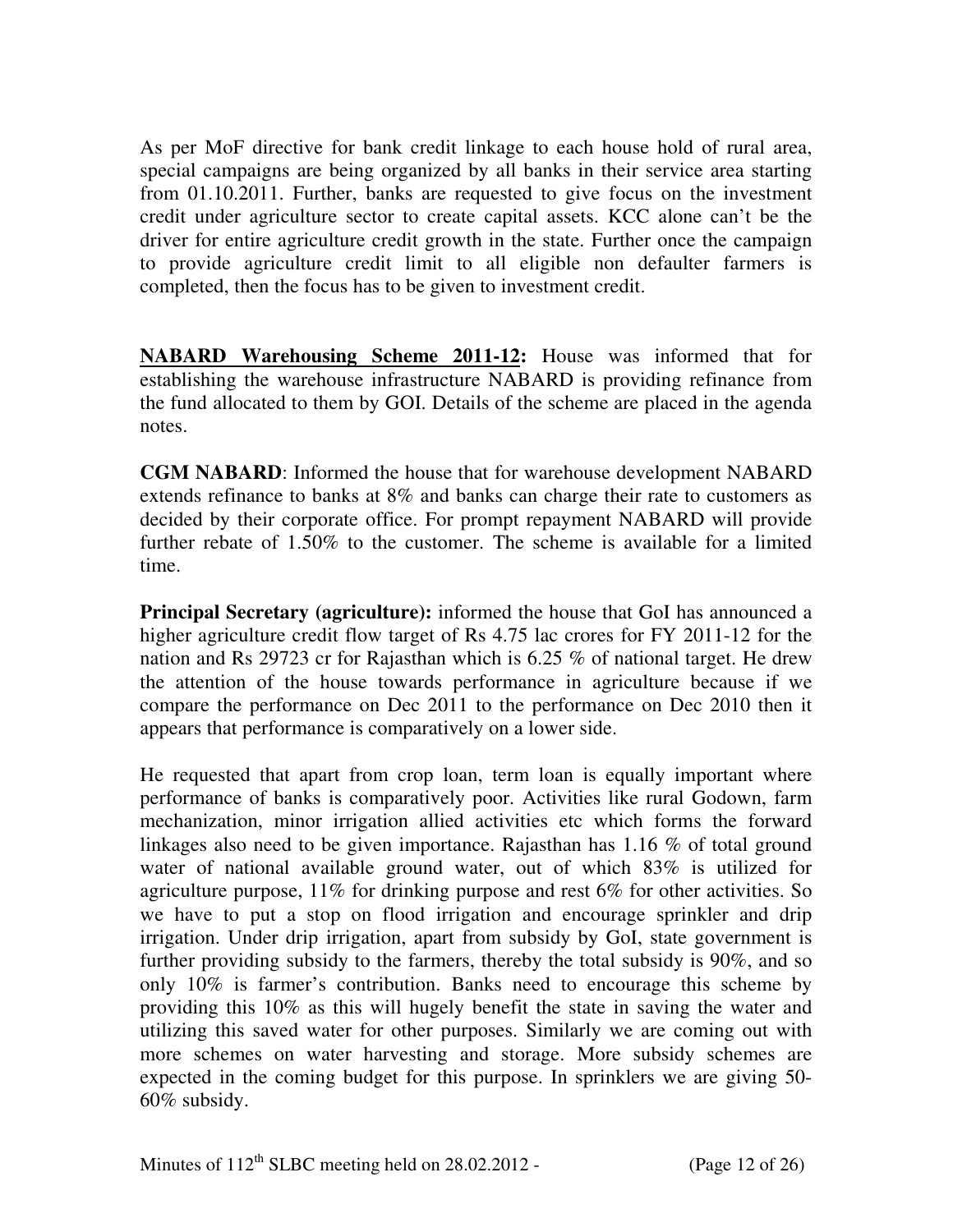In a recent national level seminar, Rajasthan was praised for solar pumps scheme. State Govt. is giving 1600 solar pumps to the farmers. Out of total cost, 30% will be borne by Ministry of non renewable energy, 56% will be given by RKVY so only 14% is the contribution from the farmer. Therefore, if banks provide this  $14\%$ to the farmers, then this will not only save water but also facilitate penetration of electricity in interior rural areas.

He expressed his satisfaction for no. of KCCs issued but expected that the no of active/valid KCCs should improve further. As per feed back received, one of the major issue is quantum of finance provided under KCC scheme is very low and it does not cover their requirements completely.

He said under crop insurance scheme, insurance is compulsory for loanee farmers but optional for non loanee farmers. As per GoI's directives Frost and cold wave conditions are not covered under CRF (calamity relief fund). So once this is not included as a disaster the only way out for coverage is weather based crop insurance scheme. There were complaints by insurance companies that banks are not sending the cheques for premium before cutoff date. Banks are requested to ensure submission of premium before the due date.

He also informed the house about Agribusiness and agro industries policy. State government came out with this scheme in 2010 where in processing, warehousing and cold storage have to be given the big fillip. We have started receiving application under the schemes out of which 39 have been cleared. Banks will be gradually given these applications.

**Chairman:** NABARD is requested to coordinate with banks to revisit the issue of scale of finance under the scheme as vide variations between bank to bank in terms of scale of finance should not exist

**CGM NABARD:** said that NABARD's prescription is that the scale of finance has to be fixed every year. Further crop wise range has to be fixed, not the particular amount. Problem could be from cooperative sector where there is a ceiling of Rs.1.00 lac under KCC. He requested cooperative department for relaxation in this limit.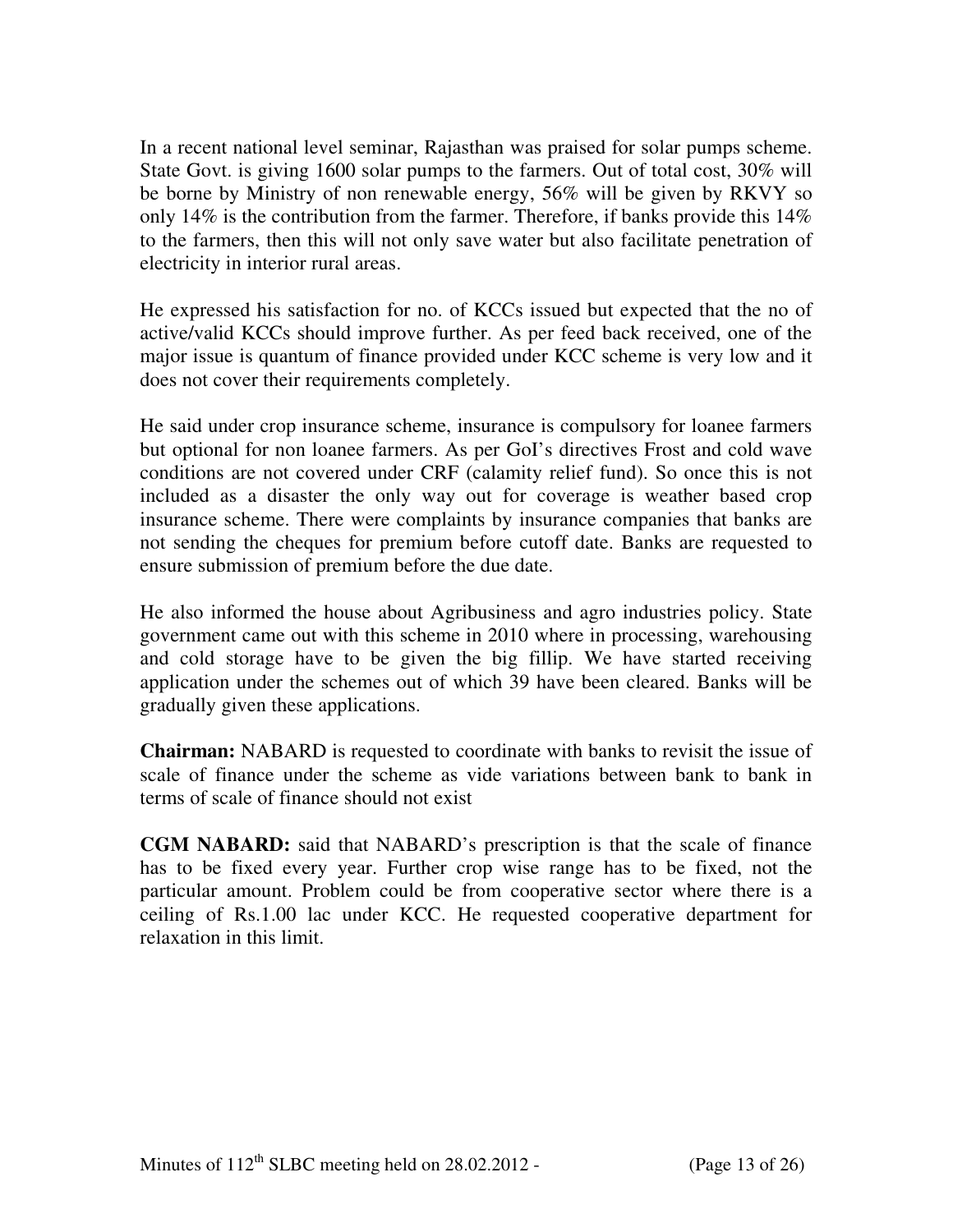#### **AGENDA No. – 5:**

**Swarna Jayanti Gram Swarojgar Yojana (SGSY):** The achievement under the scheme up to Jan 2012 is 74%. Total Loans of Rs.136.22 crs have been disbursed against target of Rs 184.30 crs. Achievement in credit to SC/ST under the scheme is 80%, credit to women beneficiaries 115% and credit to disabled 20%. The percentage achievement in terms of no. of sanctioned applications to sponsored for SHGs is 63% and 57% for individual Swarojgaries. It was decided in the core group meeting that all pending application will be disposed by 29.02.2012 and to review this progress a core group meeting is scheduled on 06.03.2012.

**Project Director SGSY:** informed that the low progress is obtaining in -9 districts. She appreciated SLBC for working with the deptt. in resolving the problem. DCC convener Banks and LDMs of these districts were requested to coordinate with the deptt, to sort out issues, so that it is ensured that the targets are achieved.

**Chairman**: observed that performance under credit to disabled last year was not up to the mark and this year too this is very low. Nodal department was requested to identify suitable proposals under this category so that performance is improved in credit to disabled category also.

**Swarna Jayanti Shahari Rojgar Yojana (SJSRY):**. as on Dec 2011, against target of 6000, loans have been sanctioned in 4797 applications and disbursements made in 2381 applications. During the core group meeting all banks had agreed that all pending applications will be disposed by 29.02.2012.

**Prime Minister's Employment Generation Programme (PMEGP):** As per data received from KVIC up to Dec 2011, 1358 projects have been disbursed by banks, against the target of 2631, involving margin money of Rs.2489.61 lac which shows 68% achievement. Banks have issued instructions to their branches and LBOs to claim margin money on time as this year is the terminal year of the scheme.

**Principal Secretary (SSI):** Said that as per latest progress total achievement under the scheme under margin money utilization is 75% as on Jan 2012. The current year is the terminal year of the scheme and requested banks to ensure disbursement of around Rs 9.00 cr margin money lying with them in the remaining one month. He also observed that all banks are not uniformly performing under the scheme. He said that there are three implementing agencies in the state for the scheme i.e. KVIC, KVIB and DIC. If we look at the agency wise performance disbursement have been made in 145 applications for 8 crores under KVIC.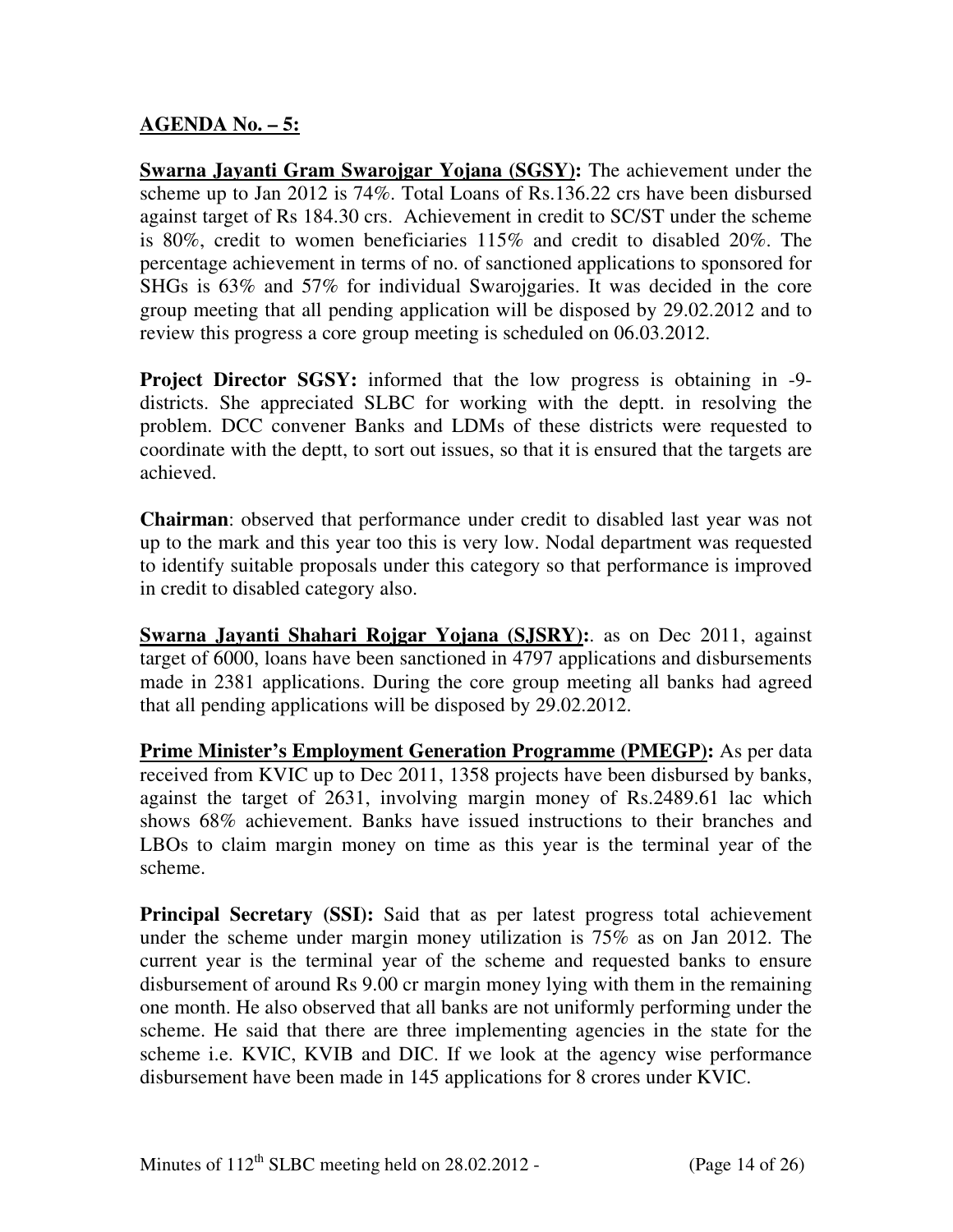**Artisan Credit Card Scheme (ACC):** As on Jan 2012, 3088 ACCs have been issued, against target of 5000. It was discussed that this is one scheme where performance has been below 100% in past years. Further it was observed that 76% of total sanctions have been done by BOB, SBBJ, SBI and RRBS collectively as on Jan 2012. It was requested that other banks should ensure achievement of their targets, as this year targets were downward revised and made very realistic unlike previous years.

**Principal Secretary (SSI):** observed that under ACC the performance has been poor. Even when the targets have been downward revised to 5000 this year our achievement till Jan 2012 is still at 62%. May be the banks are not showing a good performance under the scheme due no of default cases under the scheme but we need to conduct some in-depth analysis for the reasons behind this so that the GoI may be requested to further reduce the targets and we need to have a serious relook and follow-up action needs to be taken. There are only few banks out of the total who have taken active participation under the scheme. All banks were requested to take active participation in the scheme

**Special Central Assistance Scheme for SC/ST:** up to Dec-2011, loans have been sanctioned in 16927 cases, against target of 30620 as per data received from Department of SC/ST Finance and Development, GoR. While discussing the low performance in some districts, it was informed by the banks about insufficient no. of application sponsored to them. The Banks were requested to contact the nodal department, wherever there is a shortfall in applications and for achieving the targets under the scheme for the current financial year by Mar-2012.

**Weavers Credit Card:** The scheme was placed for discussion in 111<sup>th</sup> SLBC meeting. Office of Development Commissioner for Handlooms, Ministry of Textiles, GoI, has informed that Awareness camps on weaver credit cards at identified centers of handloom clusters to be organized by respective DCC convener banks. Scheme has been launched through a camp organized in lavan block (Distt. Dausa) on 18.01.2012 and further 9 camps scheduled in the month of Feb 2012

Representative of the Industries Deptt., which is the nodal deptt for the scheme, appreciated the efforts of the SLBC in coordinating successful organizing of these camps and informed that -7- such camps have been organized in different districts of the state, having weaver clusters. It was informed that applications have been collected and handed over to banks during these camps. Banks were requested for issuance of weaver credit cards.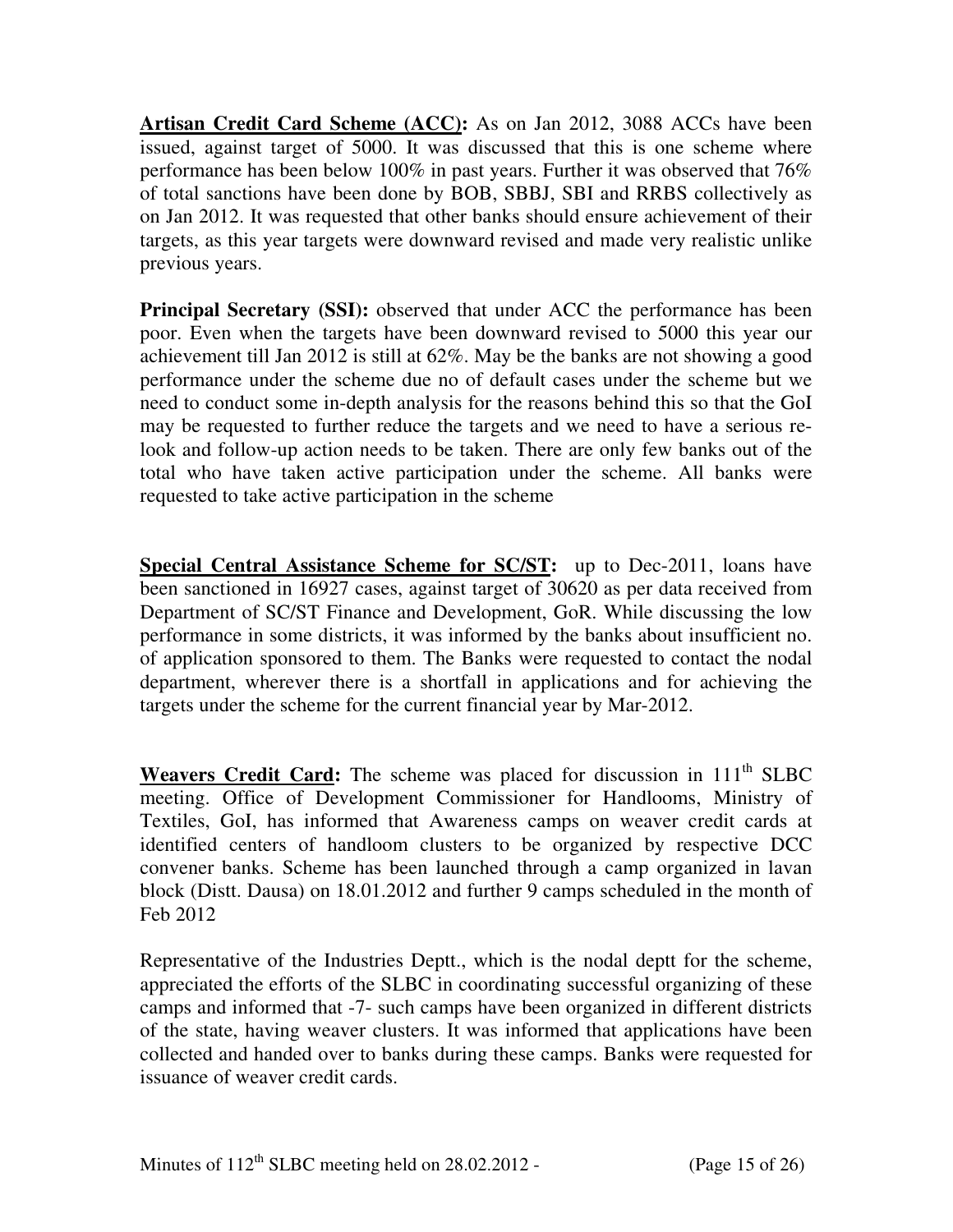**Chairman:** deliberating on the scheme informed that a lot of thrust is being given by the Government for the scheme and due focus is to be given for making the scheme a success. He requested Banks to ensure that weavers' credit cards are issued and loan is availed by the applicants.

**Revival, Reform and Restructuring Package for Handloom Sector:** It was informed that the GoI would allocate funds to NABARD for implementing the financial package for handloom sector for waiver of overdue loans. As a follow up of the Budget announcement, the GoI has approved the scheme. State Government has also consented to contribute the state share as envisaged in the Scheme. Other prerequisite formalities for the implementation of the scheme are under process.

**CGM NABARD:** informed that the GoI would provide Rs.3880 crs for implementing the financial package for handloom sector for waiver of overdue loan. The scheme is for cooperatives and individual weavers. As a beginning of implementation process, Memorandum of commitment has been signed with GoR. As per guidelines commercial banks, cooperatives and RRBs have to prepare the list of all the weavers and display the same. Banks have to waive 75% of outstanding interest and penal interest and government would share principal amount and 25% of the interest amount. Only condition being that the bank has to give a fresh loan of Rs.20000 or more. Therefater the same is to be got audited by banks internal auditor and submitted to NABARD. Commercial banks have to complete the modalities and send the claims to NABARD within 120 days from the date of notification.

As regards State government, the primary weavers cooperative societies and apex weavers cooperative societies will be identified and audited again. NABARD and Government will, in consultation, identify the chartered accountants for audit purpose. Support will be given to those cooperatives which are either viable or potentially viable.

**MD Rajasthan State Cooperative Bank** assured for all support to NABARD and due representation of Cooperatives Deptt. for implementation of the scheme.

**Core group meeting on Govt. Sponsored Schemes held on 10.02.2012:** Core group meeting was held on 10.02.2012 to review the progress under Government sponsored schemes (GSS). During the meeting banks were requested for disposal of pending application by 29.02.2012. The next core group meeting is scheduled to be held on 06.03.2012 to review the status of nil pendency by banks, as assured in the meeting of 10.02.2012.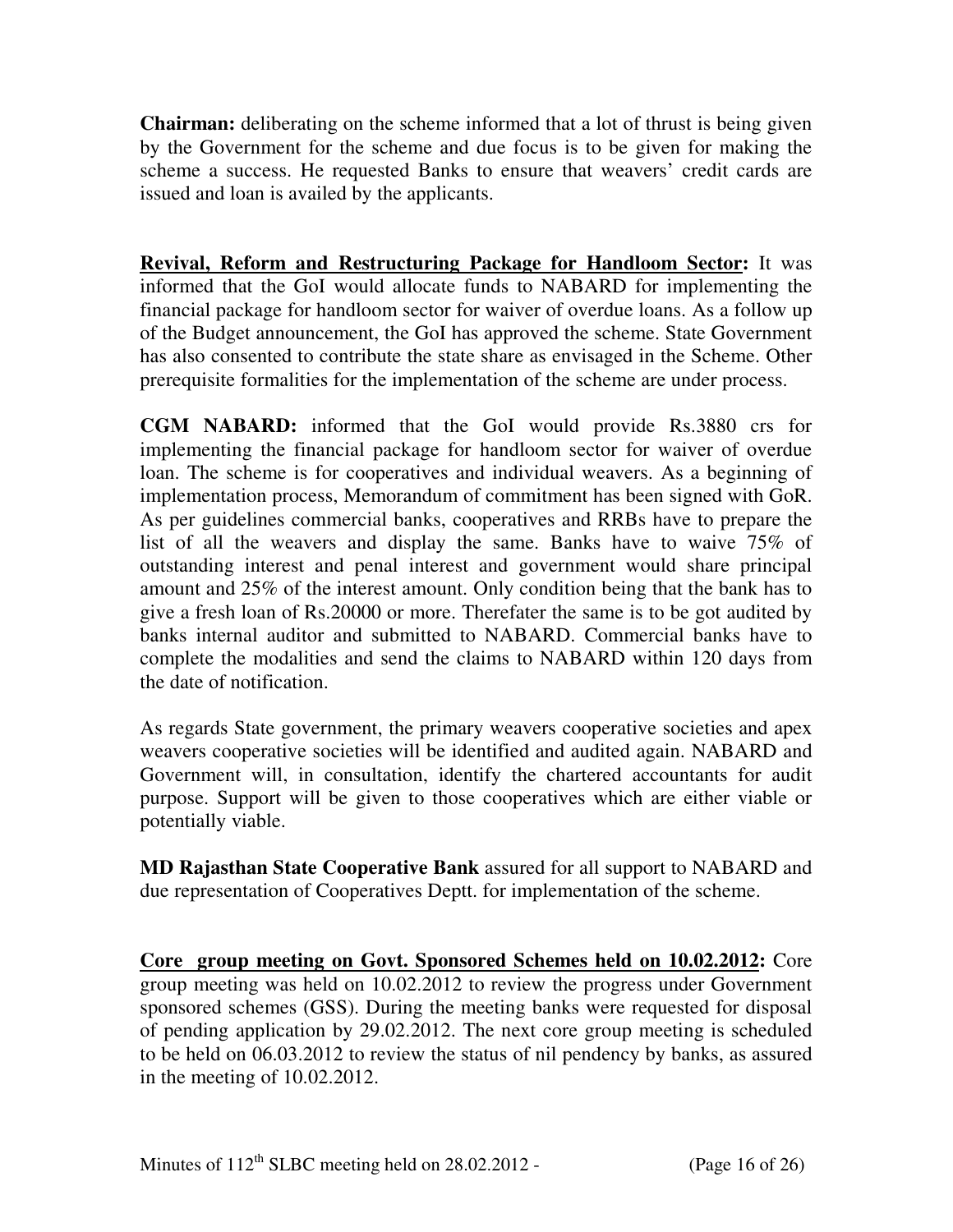## **Micro Small and Medium Enterprises (MSME):**

Banks were requested to ensure to achieve a 20% year- on- year growth to micro and small enterprises as per TKA Nair committee recommendations. House was informed that the Ministry of MSME has identified 25-30 MSME clusters with at least one cluster in each state. Office of Develop Commissioner, MoMSME, GOI, vide letter dated 24.11.2011, has informed that in the State - Textile Cluster, Jaipur has been identified. Banks are requested to come forward to provide banking facilities in Jaipur cluster

## **Self Help Groups (SHG):**

As per data received from banks and LDMs a total of 259626 SHG saving accounts have been opened in the state out of which 223011 i.e. 86% are women. Out of the above, 181352 SHGs have been credit linked i.e. 70%. But the Y-o-Y growth in credit linked SHGs is lower i.e 10%, which needs too be improved.

**Representative MPOWER:** brought up the issues pertaining to implementation of MPOWER scheme, which are:

- 1) To allow bank finance to SHGs with small member size also in certain areas i.e. upto 5 members.
- 2) To fix a day in a week for SHGs dealing at branches e.g. Thursday which is a non NREGA day because in places with scattered population commutation is a problem and this will help them in getting better services.
- 3) Some of the Branches informing non-receipt of Guidelines for sanction of CC limits to SHGs
- 4) Sakhdarpan- recently department organized banker's workshops at all 6 blocks, wherein Sakhdarpan was shared with banks and their feedback was found to be positive.
- **GM RBI:** deliberating on the size of SHGs, informed that as per circular of RBI & NABARD, only preferable member size of SHGs i.e. 10-25 has been indicated, with no minimum and maximum limit on that. The rating model prescribed by NABARD also takes into account the SHGs of member size less than 10.
- **CGM NABARAD**: informed that the guidelines are clear. However, the purpose for forming SHGs with smaller numbers is to be ascertained. It has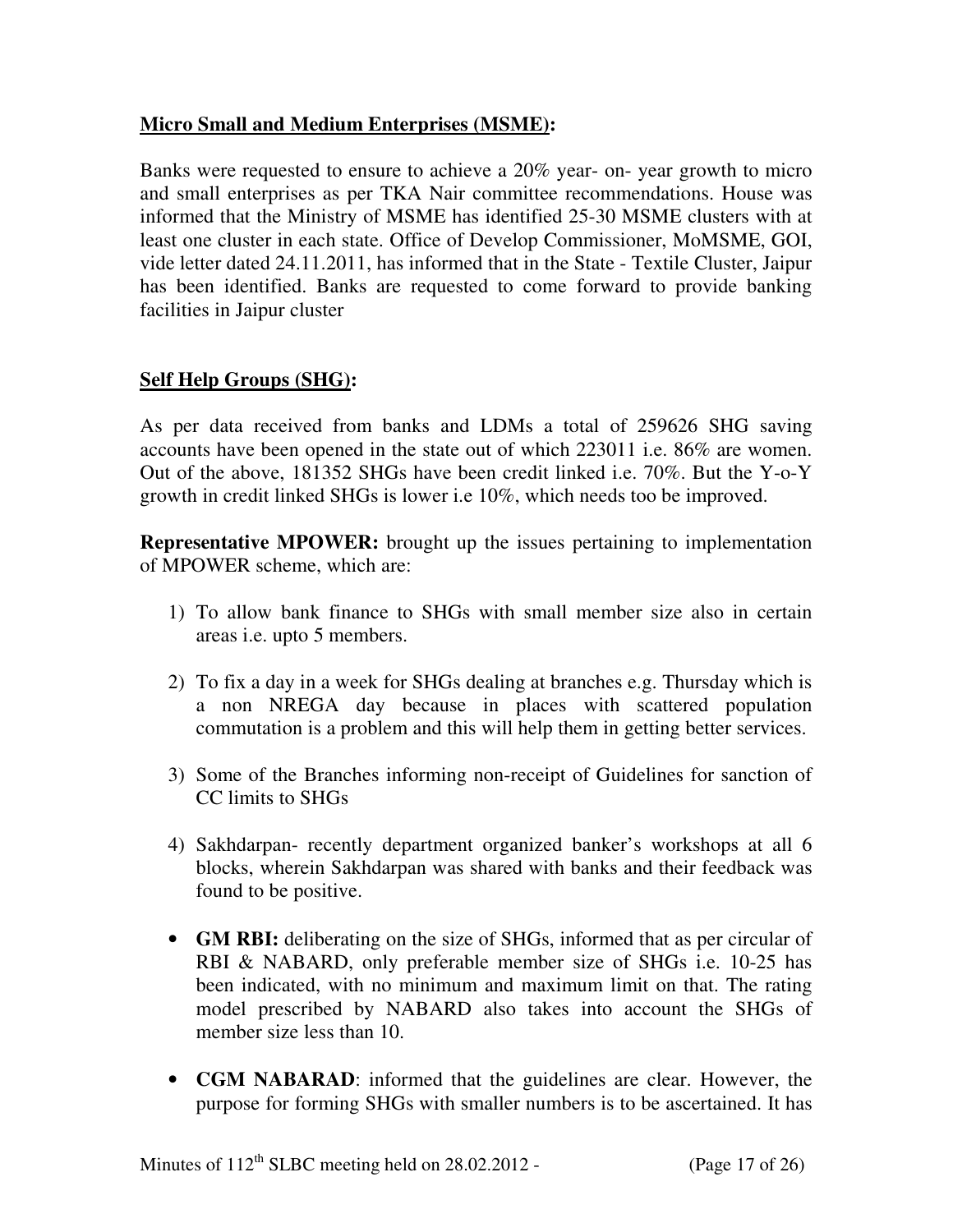to be satisfied that if no. of members are less than 5 then there are chances that the 3-4 family members may constitute the SHG with in them selves and thereby the kitty/fund size will be lower in this case. Subsequently with smaller fund size, finance from bank linkage will also be lower which will not be sufficient for acquiring suitable assets. Making SHGs with less than 5 member size, in general may not be possible. However, it may be allowed depending upon the conditions prevailing in a particular area.

- To fix a day in a week for SHGs is an operational issue for which individual Bank has to take a call, depending upon the related issues of business volumes, availability of manpower etc.
- Regarding sanction of CC limit to SHGs all banks have confirmed of having issued guidelines in this regard.
- In respect of Sakh Darpan, modalities will have to be discuused and issues sorted out involving changes in existing guidelines, in consultation with the Rural Development Deptt., RBI, NABARD etc., before adopting the application by Banks.

#### **Credit Flow to Minority Community:**

House was informed that the credit flow to minority community as on Dec 2011 is Rs.3936/- crs which is 5.92 % of total priority sector advances. It is showing increasing trend as the percentage of minority lending to PS advances was 5.78% as on March 2011.

It was informed that in follow up of the special SLBC meeting held on 12.10.2011, Banks have organized credit awareness camps in 23 minority concentration blocks as resolved, followed by credit camps in 21 blocks where loan amounting Rs 66 crores to 3549 applicants have been sanctioned. As most of the camps have been organized in Jan-2012, the impact would be visible in Mar-2012 results.

**Mukhyamantri Swavlamban Yojana:** It was discussed that the scheme has not picked up well. Some of the reasons ascribed for the low performance was observed to be was that the interest subsidy provided  $@2\%$  under the scheme is less than interest subsidy @5% available under ACC. Further, there is a need to explore provision of capital subsidy to make the scheme attractive. Nodal department has been requested to look into the issue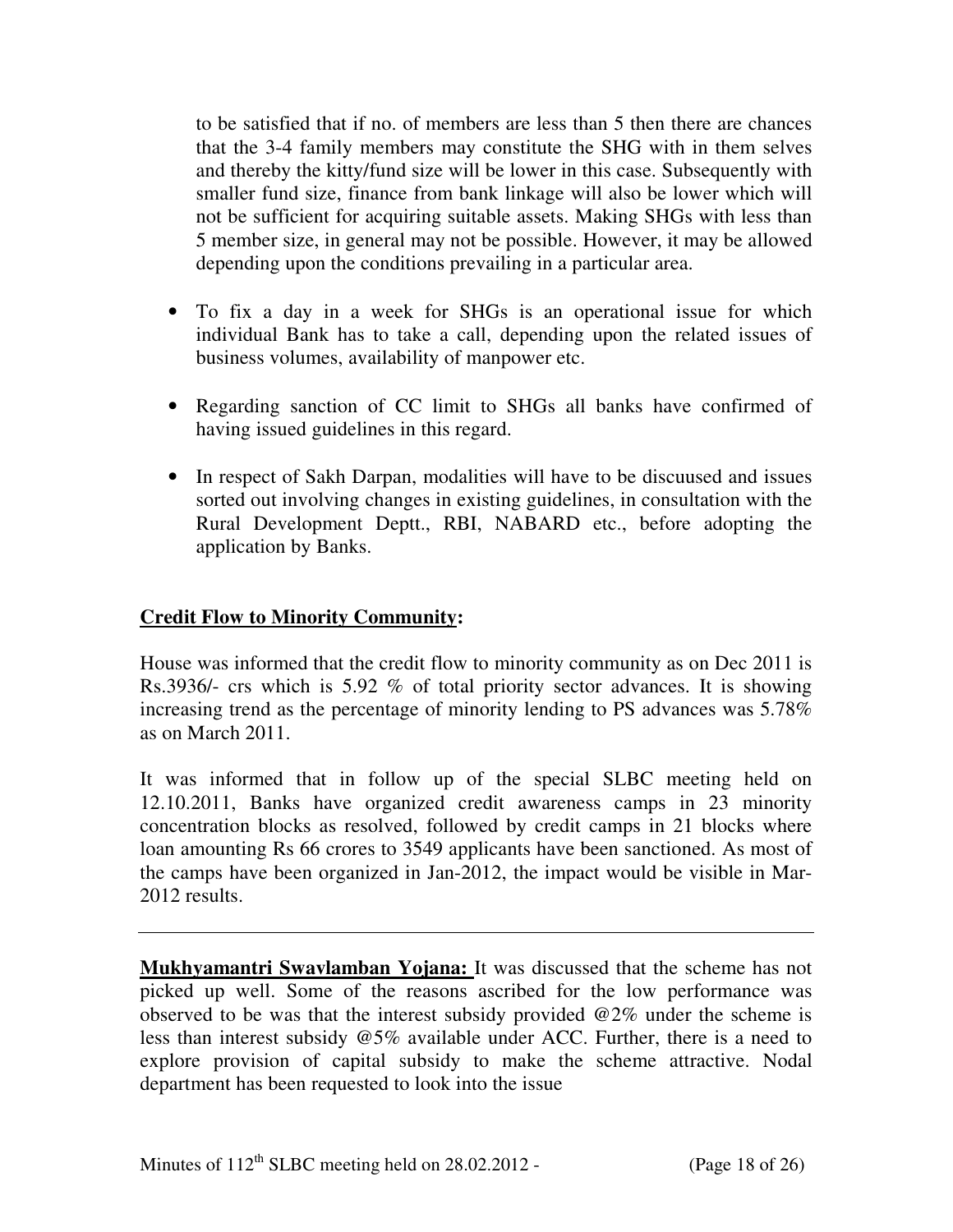**Representative nodal department** informed that the issue of restructuring of the scheme has been taken up by the department and might happen once the proper response is received. In the current financial year, against the target of 3000, DIC has sponsored 5602 applications, of which 809 applications have been sanctioned and disbursements made in 228 applications. Banks were requested for disposal of pending applications and for showing a good progress, so that a good case is presented before the Ministry to restructure the scheme.

**Pradhan Mantri Adarsh Gram Yojna (PMAGY):** In the State of Rajasthan total 225 villages of Ganganagar and Hanumangarh Districts have been selected to be developed as "Adarsh Gram. The respective DCC convener banks of the above districts are requested to prepare the credit plan accordingly for the identified villages

**Vishwas yojana and navjeevan Yojana:** Progress under the Vishwas Yojna as on Dec 2011 in terms of no of applications sanctioned to sponsored is 47%, while in Navjeevan Yojna it is 72%. The issue of poor progress under vishwas yojana was discussed in core group meeting also it was expected that by March 2012 a much better progress will be reported.

## **AGENDA No. – 6:**

#### **Agenda 6.1:**

**Rural Self Employment Training Institute (RSETI):** 35 RSETIs have been established in all 33 districts of the state. Land has been allotted in 23 districts and land allotment is pending in -11- districts. As on Dec-2011 training has been imparted to 83330 trainees, out of which 54614 trainees are gainfully employed. Now the state project coordinator for RSETIs has been appointed and he has also been instructed to monitor the progress and visit at least  $1/3<sup>rd</sup>$  of the total RSETIs every month. To address various issues pertaining to RSETIs SLBC in coordination with NIRD, Hyderabad organized a two day workshop on 25th to 26th November, 2011 at Jaipur for Directors of all the RSETIs operating in the State, in which Secretary Rural Development interacted with the RSETI directors.

**Representative nodal department**: informed that land has been allotted to few more RSETIs and assured to share the details soon. DO letters have been written to district collectors for ensuring land allotment.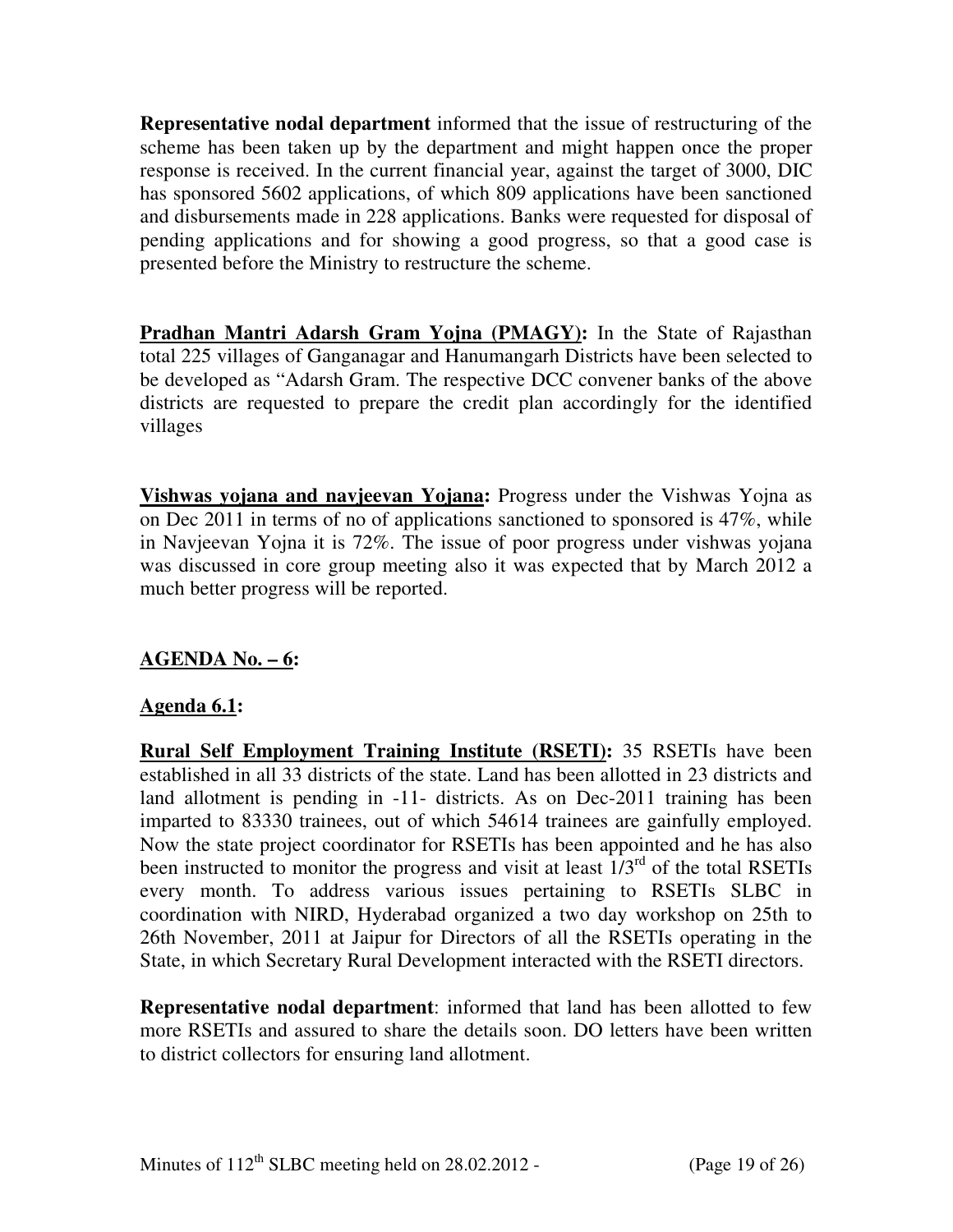**Chairman**: requested the Banks to ensure that the RSETIs established by them are more vibrant and they meet the purpose for which they are setup. He added that as you may all be aware that Govt. is giving a grant of Rs.1.00 crore for infrastructure setup in RSETIs and state government is providing land also to set up RSETIs. Also there is an apex level body setup for RSETIs where they have started sending teams to conduct inspections of RSETIs to assess how exactly it has met the desired goals. Banks on their own initiative started RSETIs but later it developed the stature that it has to meet the expectation of MoRD and State Government. Controlling heads of the banks are requested to keep a track of the progress of RSETIs and improve the functioning, so that RSETIs become an effective tool for conversion of rural unemployed youth to employable or self employed youth.

## **Agenda 6.2:**

**Financial Literacy and Credit Counseling Centres (FLCC):** House was informed that 30 FLCCs have been established in the state. The major Banks, other than DCC Banks, were requested to take initiative to open FLCCs at centers of their choice. In the quarterly meeting held by DFS, MOF with SLBC conveners, it is advised that FLCCS to be made more vibrant for spreading the financial awareness in the area. It is also observed that footfalls in FLCCs are very less. Bank were requested to submit the progress report of FLCC to SLBC so that the compiled position for the Sttae can be presented at SLBC.

## **AGENDA No. – 7:**

**CGTMSE**: During current FY, 4864 cases amounting to Rs 323 crores have been approved upto Jan-2012. It is observed that in the state a few banks are major contributors in the scheme like Bank of Baroda, SBBJ, PNB & SBI. Other banks were also requested to popularize the scheme and ensure coverage of maximum no. of eligible proposals under the scheme. Banks were requested to cover loans sanctioned for ACCs under the CGTMSE scheme. It was discussed that for lodging the claim of loans covered under the scheme it is a prerequisite to file a civil suit, for which the matter has been taken up with SIDBI for amendment of guidelines, the response is awaited.

**MD SBBJ**: added that the Banks experience in terms of claims sanction is not good. The process of settlement needs to expedite.

**Chairman**: observed that the majority of banks are bearing 50% to 100% of the premium amount paid to CGTMSE. Branch managers need to be educated about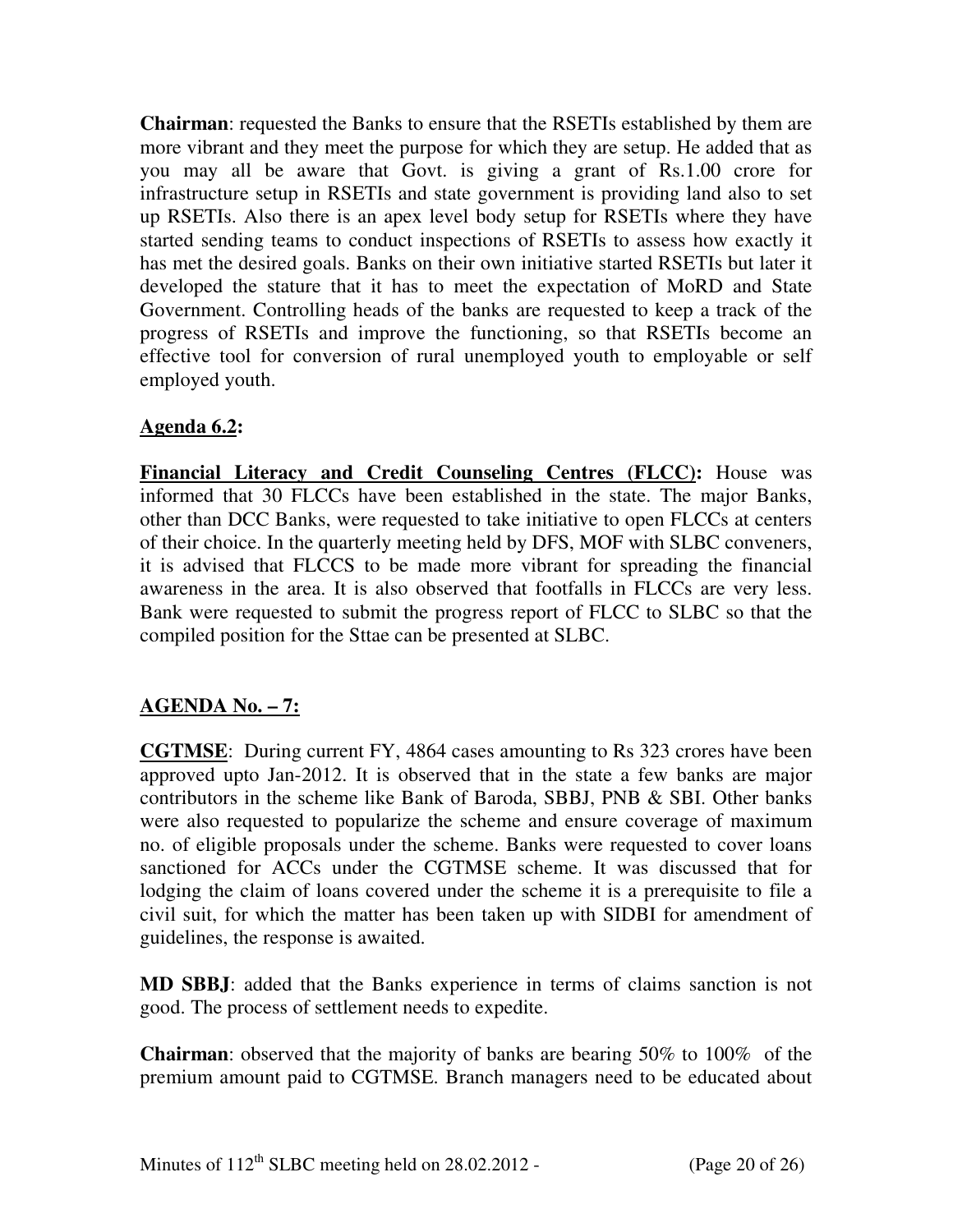the benefits of the scheme so that more and more no. of customers can be benefited under the scheme.

#### **AGENDA No. – 8:**

**Education Loan:** As on Dec-2011 total outstanding education loans in the state are Rs.1256 crs granted in 60065 accounts, out of which 81 % loans are below Rs. 4.00 lac. In terms of no of accounts total education loans have registered a Y-o-Y growth of 19%. IBA has recently raised the issue of employability of the courses offered by the collages especially engineering and management colleges. Further, IBA has clarified that any scheduled bank listed by RBI, which has adopted and implemented the 'IBA Model Educational Loan Scheme' would be covered under the interest subsidy scheme of the ministry of HRD. The cooperative banks, if not members of IBA are not eligible for interest subsidy scheme.

## **AGENDA No. – 9:**

**Interest Subsidy Scheme for Housing Urban Poor (ISHUP):** Representative Nodal Deptt. Informed that good no. of applications have been forwarded to the Banks and the banks have started sanctioning the applications receive. It was discussed that certain issues coming in the way of sanctioning of applications is that in large no. of cases the applicants are not approaching the branches for completion of formalities and inability to contribute their share of margin money by the beneficiaries.

**Representative from AVL ltd**: informed that regarding issue of closing date of scheme on 31.03.2012, the scheme has been merged with Rajiv Gandhi Avas Yojana and thus will continue beyond March 2012 details of which will be shared soon.

#### **AGENDA No. – 10:**

**Recovery under priority sector:** The house was informed that the SLBC has requested the State Government for amendment in the Act so as to include bank's dues in respect of advances under the Government supported programme in the State as State dues recoverable as "arrears of land revenue". The Principal Secretary, Plan, GoR, has taken up the issue with the Revenue Department, a positive response is awaited.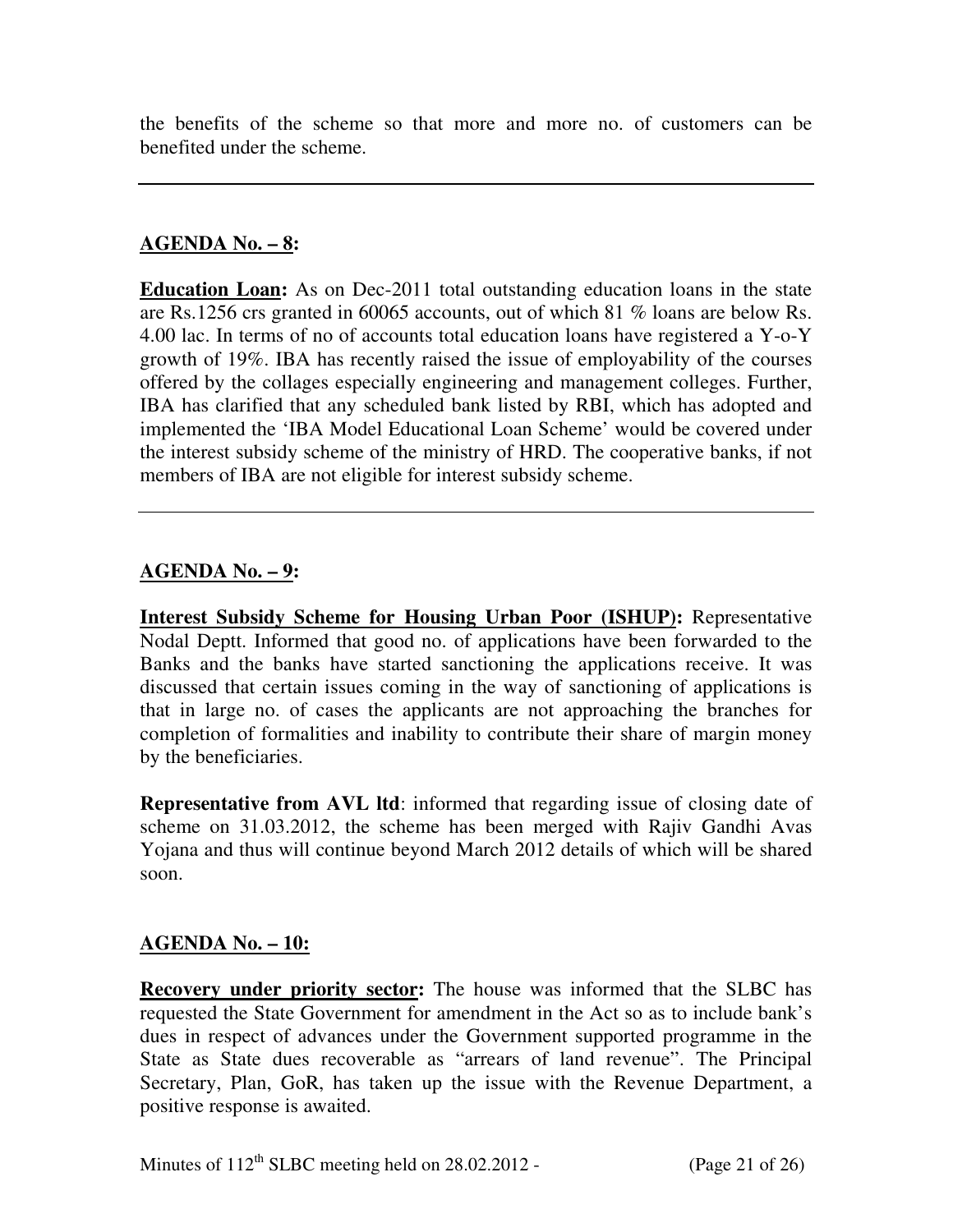Banks were requested to submit the scheme wise NPA data to SLBC so that matter may be taken up with state government for making required changes in the schemes. Till now very few banks are submitting this data to SLBC.

# **Agenda 11.2:**

# **SLBC Website:**

It was informed that the SLBC meetings are be held as per calendar submitted to RBI/Govt., which requires that SLBC meetings be held within 45 days from the close of quarter.

The dynamic website of SLBC has been operationalised for over -2 years now, however, the member Banks are not submitting the data on-line, for which ID and pass words have already been provided.

**The member were requested that henceforth (starting March-2012) the data is to be submitted to SLBC on-line only. In case of non-submission online, the previous available figures will be repeated under advise to RBI/MoF. This will facilitate timely compilation of data and holding of SLBC meeting. The dates for submission of date on-line and closure of website for compilation purpose will be informed to the members.**

#### **Agenda 11.3:**

## **Merger of RRBs:**

MoF, GoI has requested the State Government for their comments on proposed amalgamation of -6- RRBs in the state into two vide their letter dated 16.02.2012. SLBC has aso taken up the matter with the State Government vide its letter dated 20.02.2012 in this regard. The State Government was requested to expedite submission of comments.

**MD SBBJ**: deliberating on the issue informed that GoI is moving very rapidly on this front and latest instructions from govt. states that 20% of staff of scale 1 to 4, should be sent on deputation to sponsor bank and vice versa.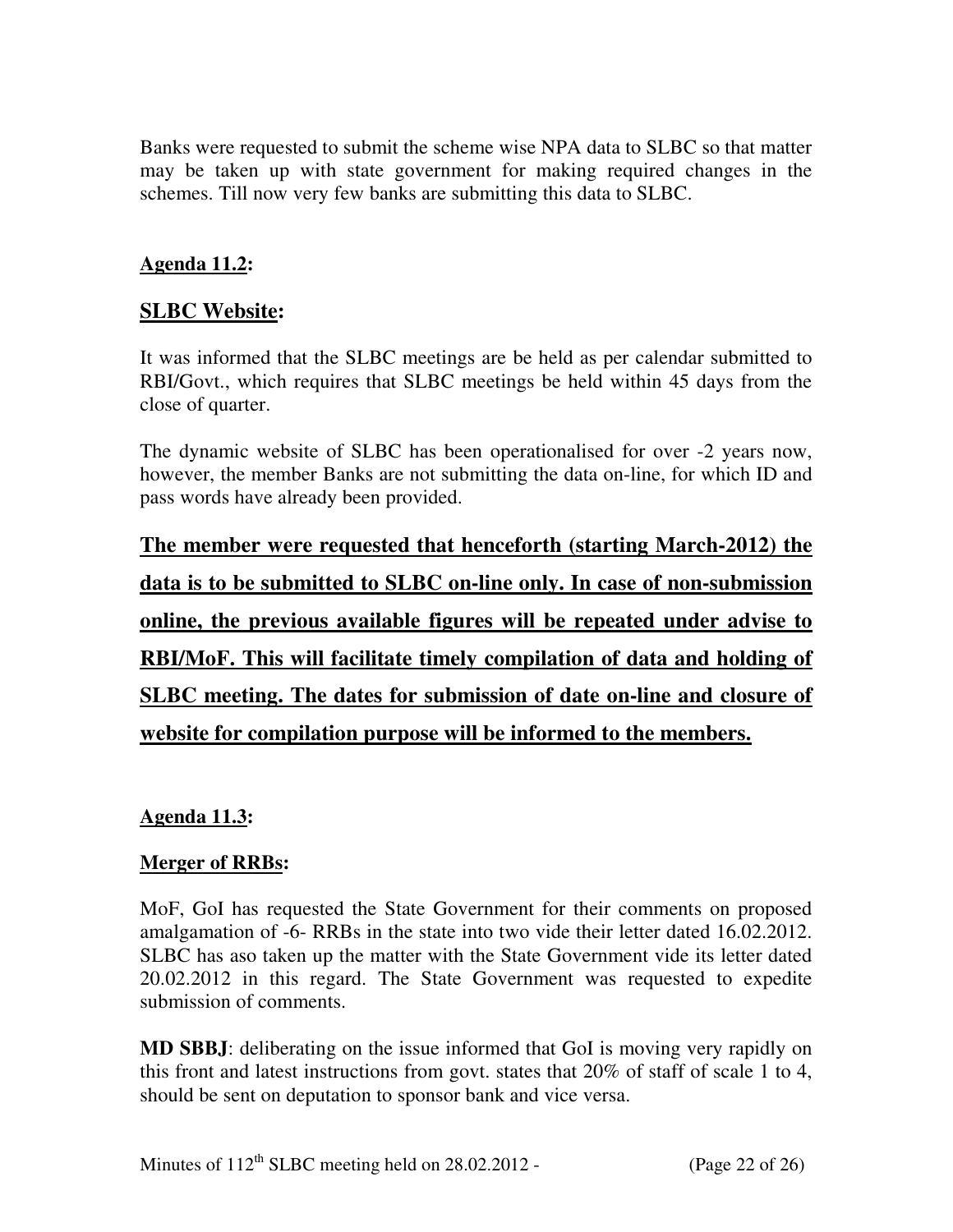He said that though there are some gaps in performance but banks are continuously working upon them and contributing a lot to the economic development of the state. The facts like CD ratio of 94% speaks of the extraordinary efforts put by banks.

He shared that as regards SBBJ the Priority Sector advances are 46% of total advances against target of 40%, agriculture against are 31% aginst mansdated 18%, weaker section advances are 28% aginst benchmark of 10%. He conveyed his thanks to the Chairman of the meeting Shri N.S.Srinath and Bank of Baroda for all the support.

He took the opportunity to express thanks to Mr. B.P.Kanungo, RD RBI for his cooperation and support to the Banks, and the valuable contribution made by him to the SLBC forum which will be immensely remembered.

**RD RBI:** expressed that this SLBC is one of the better performing SLBC, that I have come to know. Our performance in various parameters is way above the target. But more importantly, the coordination between banks, state government and other coordinating agencies that exists here is remarkable. However there are certain issues where we need to improve, one such being variations observed in data submitted to different agencies. He emphasized the need for collecting the data from CBS to improve its authenticity, for which technical issues involved needs to be resolved, and we should do it as soon as possible. He said, ultimately the quality of decisions made will depend upon the quality of data.

Second, banks need to ensure that they achieve the target for financial inclusion on time, ensuring the quality of financial inclusion, which includes enrolments, cards issuance, BC appointment and commencement of transaction. The BC model needs to be financially viable and sustainable. He added that he has the trust that like other fields Rajasthan will be able to accomplish this task also in time.

Concluding he said that he has learnt some of the best practices from SLBC which he will try to implement at other places also. He thanked the house for the cooperation and support to banking community and the State Government.

\* \* \* \* \*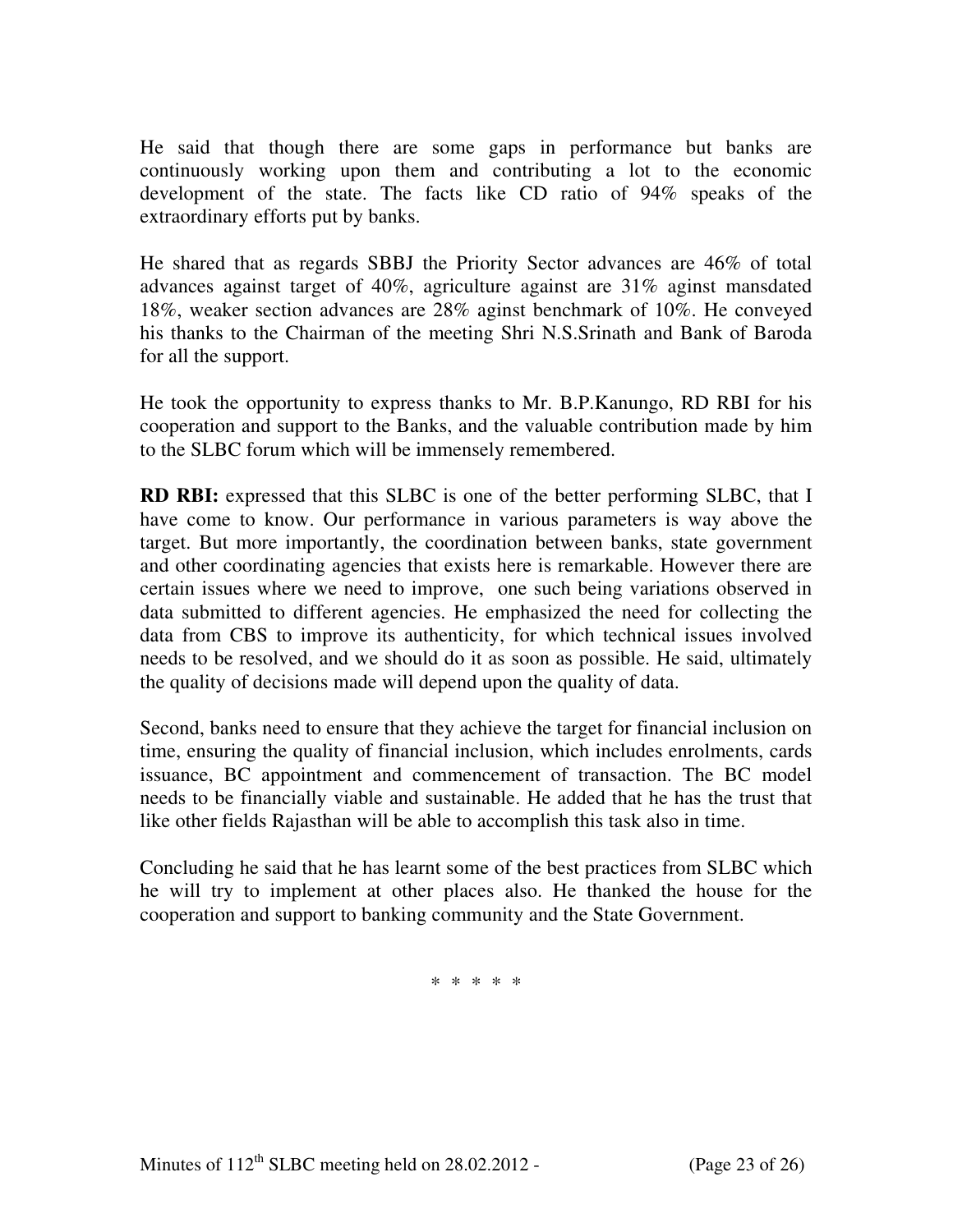# **112th Meeting of State Level Bankers' Committee List of Participants**

| S.No.          | <b>Name</b>                               | <b>Designation</b>         | Organisation                |  |  |  |
|----------------|-------------------------------------------|----------------------------|-----------------------------|--|--|--|
|                | <b>Reserve Bank of India</b>              |                            |                             |  |  |  |
| $\mathbf{1}$   | Sh. B.P. Kanungo                          | <b>Regional Director</b>   | RBI, Central Office, Mumbai |  |  |  |
| $\overline{2}$ | Sh. H.N. Aiyer                            | GM, RPCD                   | RBI, RO, Jaipur             |  |  |  |
|                | <b>NABARD</b>                             |                            |                             |  |  |  |
| 3              | Sh. A.D. Ratnoo                           | <b>CGM</b>                 | <b>NABARD</b>               |  |  |  |
| $\overline{4}$ | Sh. Dhirendra                             | <b>AGM</b>                 | <b>NABARD</b>               |  |  |  |
|                | <b>Govt. of Rajasthan</b>                 |                            |                             |  |  |  |
| 5              | Dr. Ashok Singhvi                         | <b>Principal Secretary</b> | SSI Deptt.                  |  |  |  |
| 6              | Sh. D.B. Gupta                            | <b>Principal Secretary</b> | Agriculture                 |  |  |  |
| $\overline{7}$ | Ms. Rashmi Sharma                         | PD, SGSY                   | <b>Rural Development</b>    |  |  |  |
| 8              | Sh. A.K. Jain                             | PD, SJSRY                  | <b>DLB</b>                  |  |  |  |
| 9              | Sh. Sushma Arora                          | Secretary                  | <b>KVIB</b>                 |  |  |  |
| 10             | Sh. Vishram Meena                         | <b>Director</b>            | <b>SJED</b>                 |  |  |  |
| 11             | Sh. R.S. Jaluthriya                       | Dy. Director               | <b>SJED</b>                 |  |  |  |
| 12             | Sh. B.L. Meena                            | Dy. Director               | <b>KVIC</b>                 |  |  |  |
| 13             | Sh. S.D. Thanvi                           | <b>CGM</b>                 | A.V.L.                      |  |  |  |
| 14             | Sh. V.K. Dadhich                          | General Manager            | A.V.L.                      |  |  |  |
| 15             | Sh. G.K. Vyas                             | General Manager            | <b>MPOWER</b>               |  |  |  |
| 16             | Sh. Shriniwas Meena                       | Eco. Officer               | <b>KVIC</b>                 |  |  |  |
| 17             | Sh. Raju Sood                             | N.O.                       | <b>MPOWER</b>               |  |  |  |
| 18             | Sh. Anil Agrawal                          | D.D.                       | Planning Deptt.             |  |  |  |
| 19             | Dr. Lalit Dhadhich                        | D.D.                       | <b>WCD</b>                  |  |  |  |
| 20             | Sh. Jitendra Sharma                       | Manager                    | Raj SC/ST Fin. Dev. Corp.   |  |  |  |
| 21             | Sh. V.K. Saraswat                         | S.A.                       | D.L.B.                      |  |  |  |
| 22             | Sh. K.C. Ahuja                            | Advisor                    | A.V.L.                      |  |  |  |
| 23             | Sh. S.S. Dhadhich                         | A.O.                       | A.V.L.                      |  |  |  |
|                |                                           |                            |                             |  |  |  |
|                | <b>Banks &amp; Financial Institution</b>  |                            |                             |  |  |  |
|                | <b>Bank of Baroda &amp; Convenor Bank</b> |                            |                             |  |  |  |
| 24             | Sh. N.S. Srinath                          | <b>Executive Director</b>  | <b>Bank of Baroda</b>       |  |  |  |
| 25             | Sh. Animesh Chauhan                       | General Manager            | Bank of Baroda              |  |  |  |
| 26             | Sh. Kishore Kharat                        | General Manager            | Bank of Baroda              |  |  |  |
| 27             |                                           | Asstt. General             | <b>Bank of Baroda</b>       |  |  |  |
|                | Sh. Praveen Kumar                         | Manager                    |                             |  |  |  |
| 28             | Sh. B.C. Jain                             | Sr. Manager                | Bank of Baroda              |  |  |  |
| 29             | Dr. S.S. Sinha                            | Manager                    | Bank of Baroda              |  |  |  |
| 30             | Sh. Jayesh Sanghi                         | Officer                    | Bank of Baroda              |  |  |  |
| 31             | Sh. Vikas Agrawal                         | Officer                    | Bank of Baroda              |  |  |  |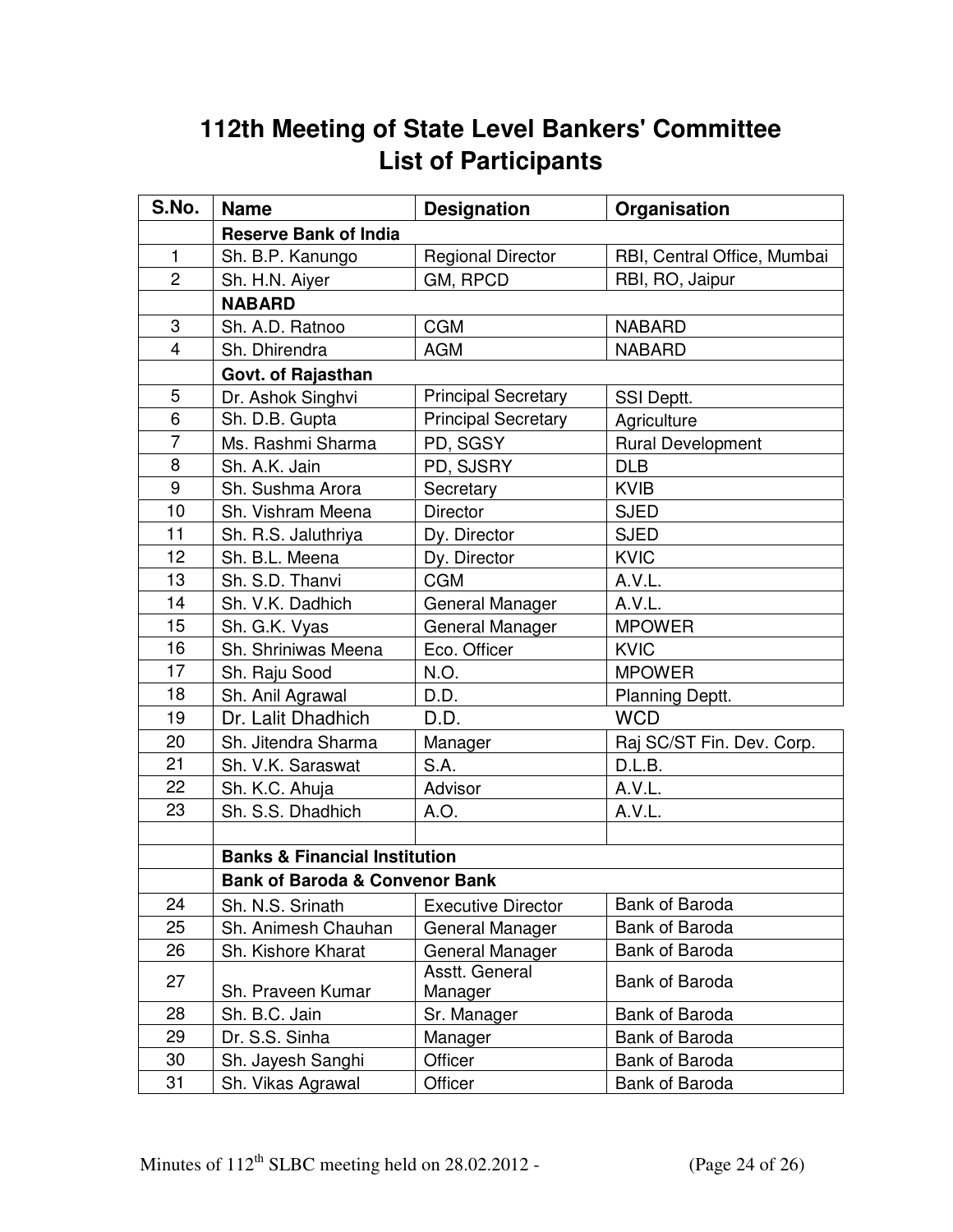| 32 | Sh. Shiva Kumar       | <b>Managing Director</b>  | <b>SBBJ</b>             |
|----|-----------------------|---------------------------|-------------------------|
| 33 | Sh. R.R. Sharma       | General Manager           | Canara Bank             |
| 34 | Sh. S.K. Madan        | General Manager           | <b>PNB</b>              |
| 35 | Sh. J.K. Dubey        | General Manager           | <b>SBBJ</b>             |
| 36 | Sh. M.L. Jain         | Dy. General Manager       | DZH, Bank of Baroda     |
| 37 | Sh. M.L. Jain         | Dy. General Manager       | RH, Bank of Baroda      |
| 38 | Sh. Alok Tarafdar     | Dy. General Manager       | <b>Allhabad Bank</b>    |
| 39 | Sh. K.L. Mehta        | Dy. General Manager       | <b>Syndicate Bank</b>   |
| 40 | Sh. V.K. Agrawal      | Dy. General Manager       | <b>Corporation Bank</b> |
| 41 | Sh. M.K. Sharma       | Dy. General Manager       | <b>SBI</b>              |
| 42 | Sh. N. Sambsivrao     | Dy. General Manager       | <b>UCO Bank</b>         |
| 43 | Sh. S.C. Jain         | Dy. General Manager       | Union Bank of India     |
| 44 | Sh. Shammi Kaplush    | Dy. General Manager       | <b>CBI</b>              |
| 45 | Sh. G. Prasad         | Chief RH                  | <b>IOB</b>              |
| 46 | Sh. Meghraj Jain      | <b>DGM</b>                | <b>IDBI</b>             |
| 47 | Sh. Sanjay Chaturvedi | <b>DGM</b>                | <b>IDBI</b>             |
| 48 | Sh. V.K. Agrawal      | <b>DGM</b>                | <b>Corporation Bank</b> |
| 49 | Sh. Rajiv Bhargava    | Zonal Manager             | <b>HDFC Bank</b>        |
| 50 | Sh. S.K. Agrawal      | Zonal Manager             | <b>BOI</b>              |
| 51 |                       | Asstt. General            |                         |
|    | Sh. A.K. Goyal        | Manager                   | <b>SBI</b>              |
| 52 |                       | Asstt. General            |                         |
|    | Sh. K.B. Jain         | Manager                   | <b>OBC</b>              |
| 53 | Sh. Madhoram          | Asstt. General<br>Manager | <b>SBBJ</b>             |
| 54 | Sh. O.P. Nainkwal     | <b>AGM</b>                | <b>RSLDB</b>            |
| 55 | Sh. Amit Maheshwari   | Dy. VP                    | Axis Bank               |
| 56 | Sh. Tej Singh         | <b>AVP</b>                | Axis Bank               |
| 57 | Sh. M.R. Sharma       | <b>Chief Manager</b>      | <b>SBBJ</b>             |
| 58 | Sh. R.S. Bansal       | <b>Chief Manager</b>      | <b>BOM</b>              |
| 59 | Sh. J.S. Chhabra      | Sr. Manager               | P & SB                  |
| 60 | Sh. Anil Kasliwal     | Sr. Manager               | <b>PNB</b>              |
| 61 | Sh. Raghuveer Meena   | Sr. Manager               | <b>UCO Bank</b>         |
| 62 | Sh. Rahul Dubey       | Sr. Manager               | <b>IOB</b>              |
| 63 | Sh. Deepak Gupta      | Sr. Manager               | <b>Indian Bank</b>      |
| 64 | Sh. D.K. Soni         | Sr. Manager               | <b>ICICI Bank</b>       |
| 65 | Sh. Satish Singhal    | Manager                   | <b>OBC</b>              |
| 66 | Sh. Khet Ram          | Manager                   | Union Bank of India     |
| 67 | Sh. Jag Mohan Pareek  | Manager                   | S.B. of Patiala         |
| 68 | Sh. L.R. Yadav        | <b>AFD Incharge</b>       | Bank of India           |
| 69 | Sh. A.L. Soni         | LDM                       | <b>Bikaner</b>          |
| 70 | Sh. D.S. Ujjwal       | LDM                       | <b>Barmer</b>           |
| 71 | Sh. G.R. Sapela       | <b>LDM</b>                | Jalore                  |
| 72 | Sh. R.K. Thakur       | LDM                       | Pratapgarh              |
|    |                       |                           |                         |